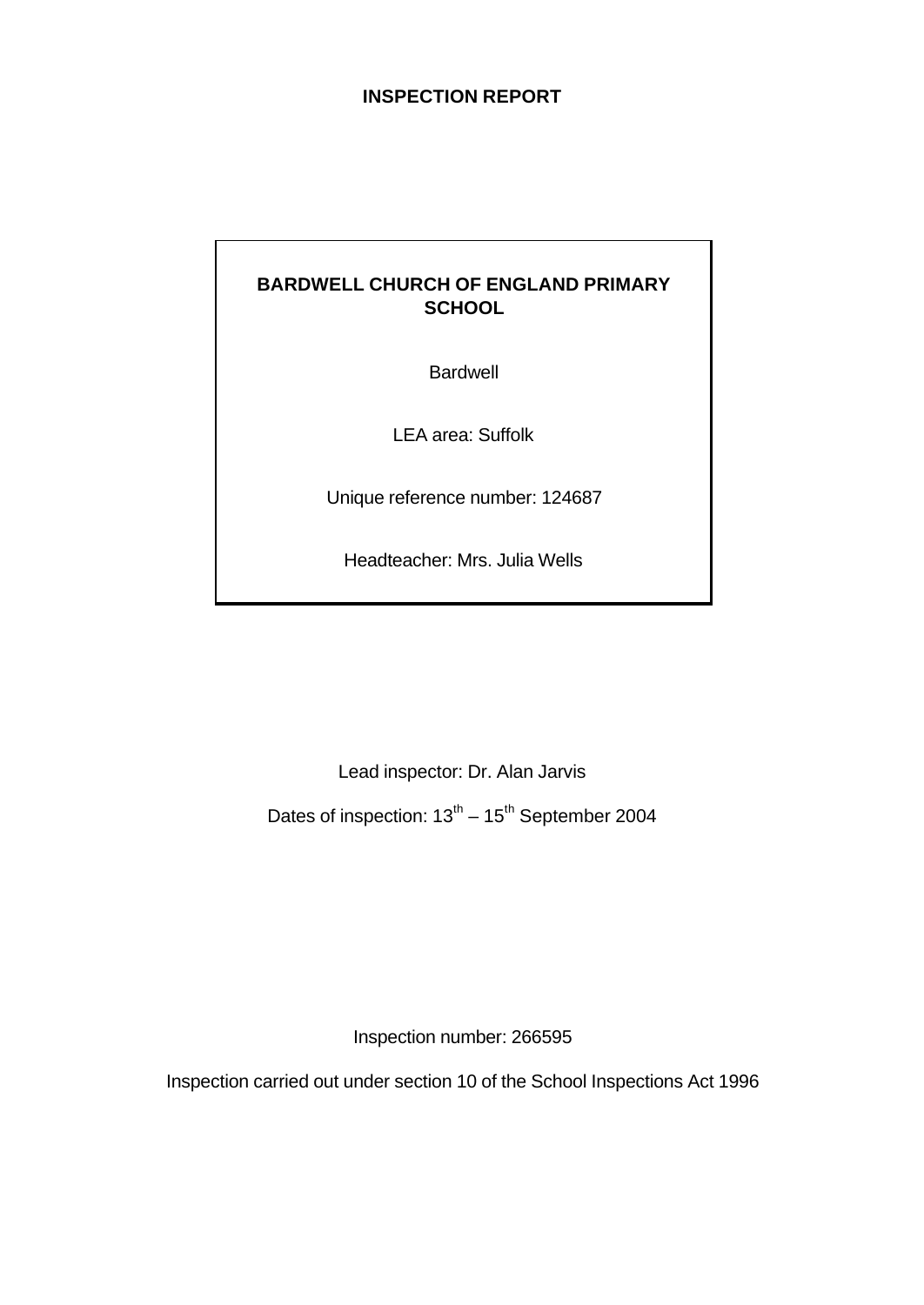## © Crown copyright 2004

This report may be reproduced in whole or in part for non-commercial educational purposes, provided that all extracts quoted are reproduced verbatim without adaptation and on condition that the source and date thereof are stated.

Further copies of this report are obtainable from the school. Under the School Inspections Act 1996, the school must provide a copy of this report and/or its summary free of charge to certain categories of people. A charge not exceeding the full cost of reproduction may be made for any other copies supplied.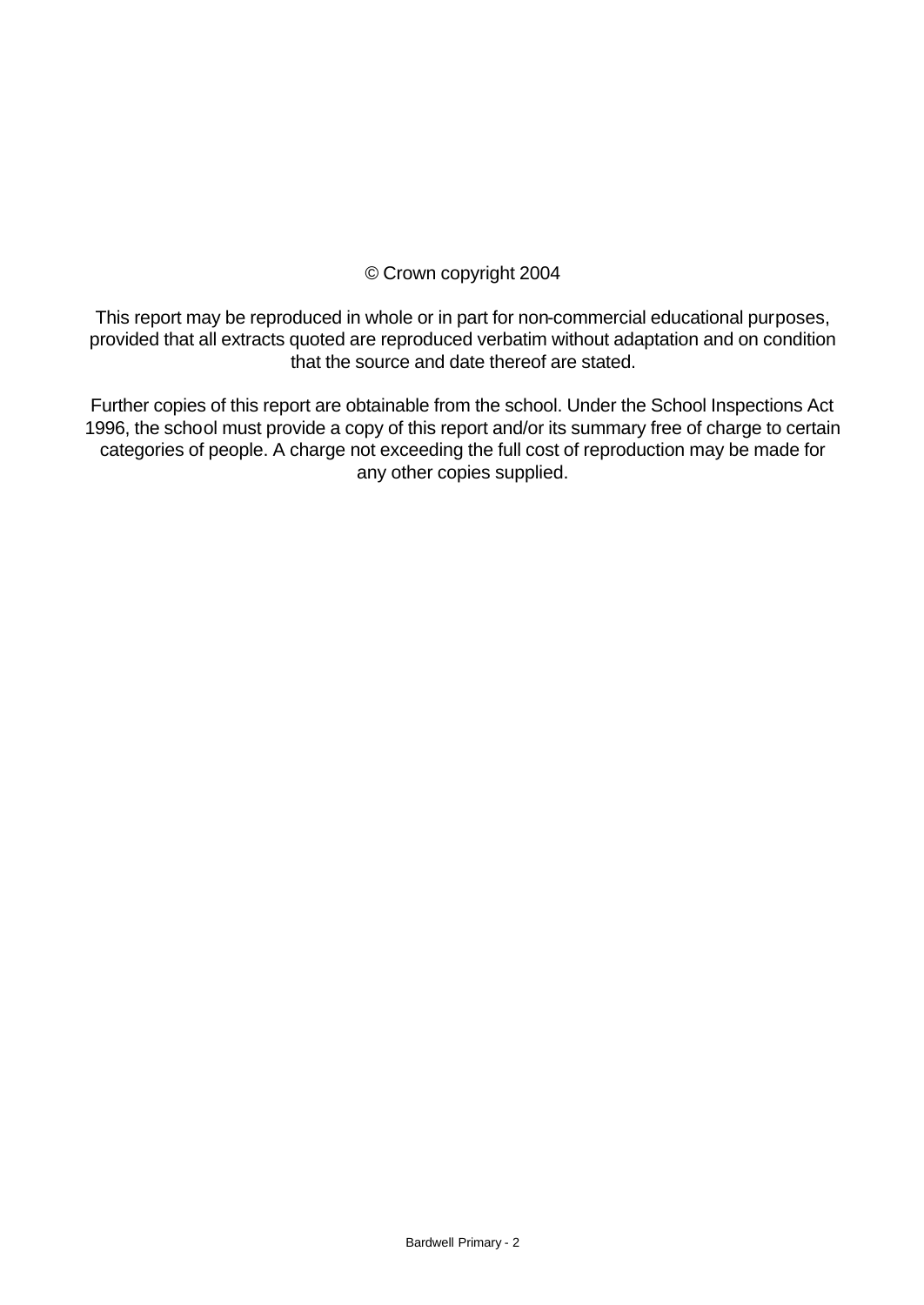## **INFORMATION ABOUT THE SCHOOL**

| Type of school:                       | <b>First School</b>           |  |  |
|---------------------------------------|-------------------------------|--|--|
| School category:                      | <b>Voluntary Controlled</b>   |  |  |
| Age range of pupils:                  | $4 - 9$                       |  |  |
| Gender of pupils:                     | Mixed                         |  |  |
| Number on roll:                       | 62                            |  |  |
| School address:                       | <b>School Lane</b>            |  |  |
|                                       | <b>Bardwell</b>               |  |  |
|                                       | <b>Bury St Edmunds</b>        |  |  |
| Postcode:                             | <b>Suffolk</b>                |  |  |
|                                       | <b>IP31 1AD</b>               |  |  |
| Telephone number:                     | 01359 250854                  |  |  |
| Fax number:                           | 01359 250854                  |  |  |
| e-mail:                               | ht.bardwell.p@talk21.com      |  |  |
| Appropriate authority:                | Governing body                |  |  |
| Name of chair of governors:           | <b>Canon Philip Oliver</b>    |  |  |
| previous<br>Ωf<br>Date<br>inspection: | 19 <sup>th</sup> October 1998 |  |  |

## **CHARACTERISTICS OF THE SCHOOL**

The school serves a rural area and is much smaller than most first schools. The current headteacher has been in post for just over a year. The school serves the village but a substantial proportion of pupils live in the surrounding district with some travelling quite a distance to school each day. Overall, the pupils' socio-economic backgrounds are average but the number of pupils claiming free school meals is below average. All but one of the pupils are from white British backgrounds. No pupil speaks English as an additional language. An average proportion of pupils joins or leaves the school between Years 1 and 4. The standards of pupils who enter the school are above average overall. The number of pupils with special educational needs is below average and fewer than usual have statements of special educational needs. The majority of pupils with special needs have moderate learning difficulties, or difficulties in speech and communication. The school gained a School Achievement award in 2003. It works closely with the other primary school in the area.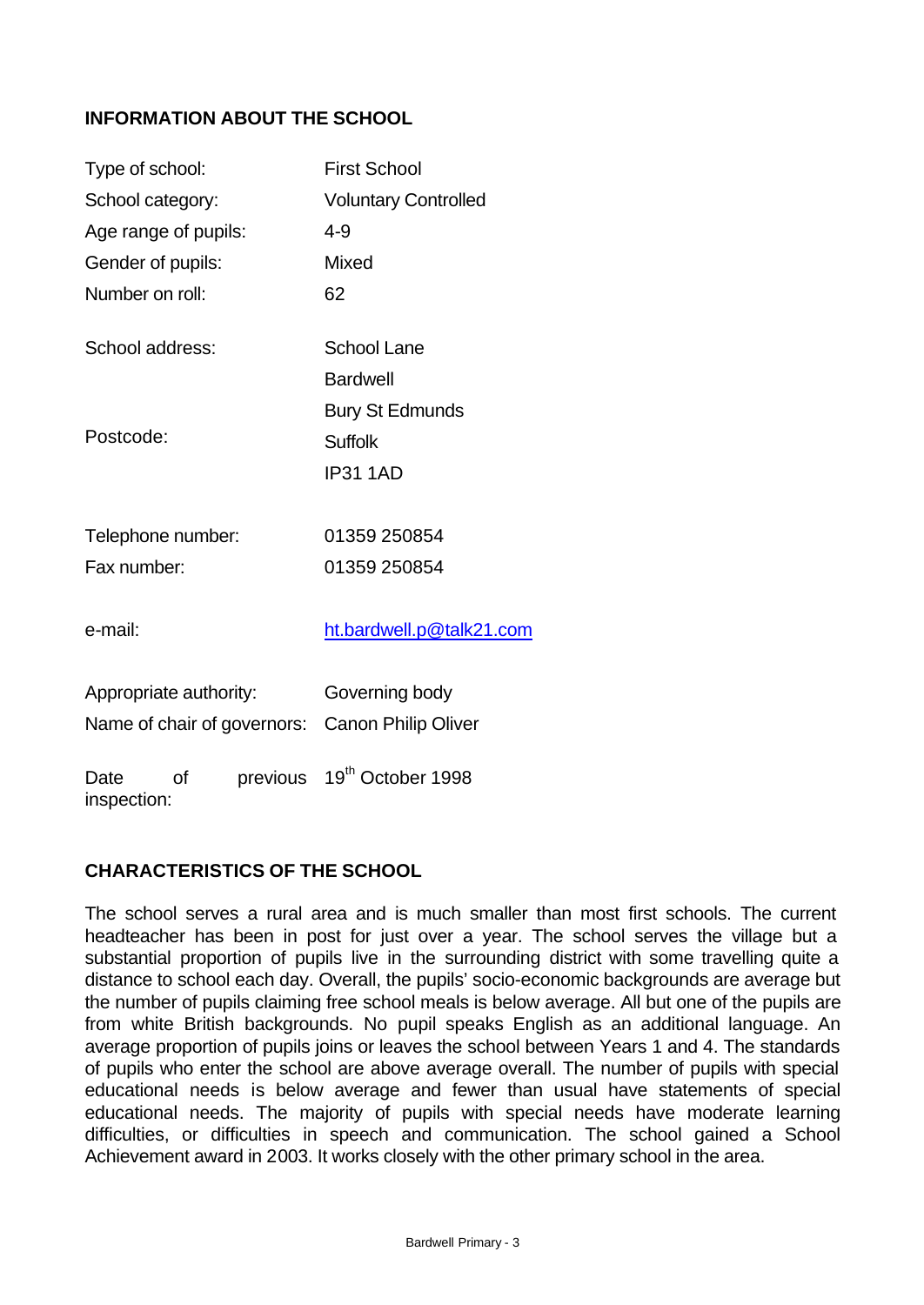### **INFORMATION ABOUT THE INSPECTION TEAM**

| <b>Members of the inspection team</b> |                 |                | <b>Subject responsibilities</b>                                                                            |
|---------------------------------------|-----------------|----------------|------------------------------------------------------------------------------------------------------------|
| 2711                                  | Dr. Alan Jarvis | Lead inspector | Foundation Stage; science; information<br>and communication technology<br>(ICT):<br>design and technology. |
| 1234                                  | Daljit Singh    | Lay inspector  |                                                                                                            |
| 18630                                 | Cecelia Davis   | Team inspector | English;<br>mathematics;<br>religious<br>special<br>education; art and design;<br>educational needs.       |

The inspection contractor was:

Serco QAA Herringston Barn **Herringston Dorchester** Dorset DT2 9PU

Any concerns or complaints about the inspection or the report should be made initially to the inspection contractor. The procedures are set out in the leaflet *'Complaining about Ofsted Inspections'*, which is available from Ofsted Publications Centre (telephone 07002 637833) or Ofsted's website (www.ofsted.gov.uk).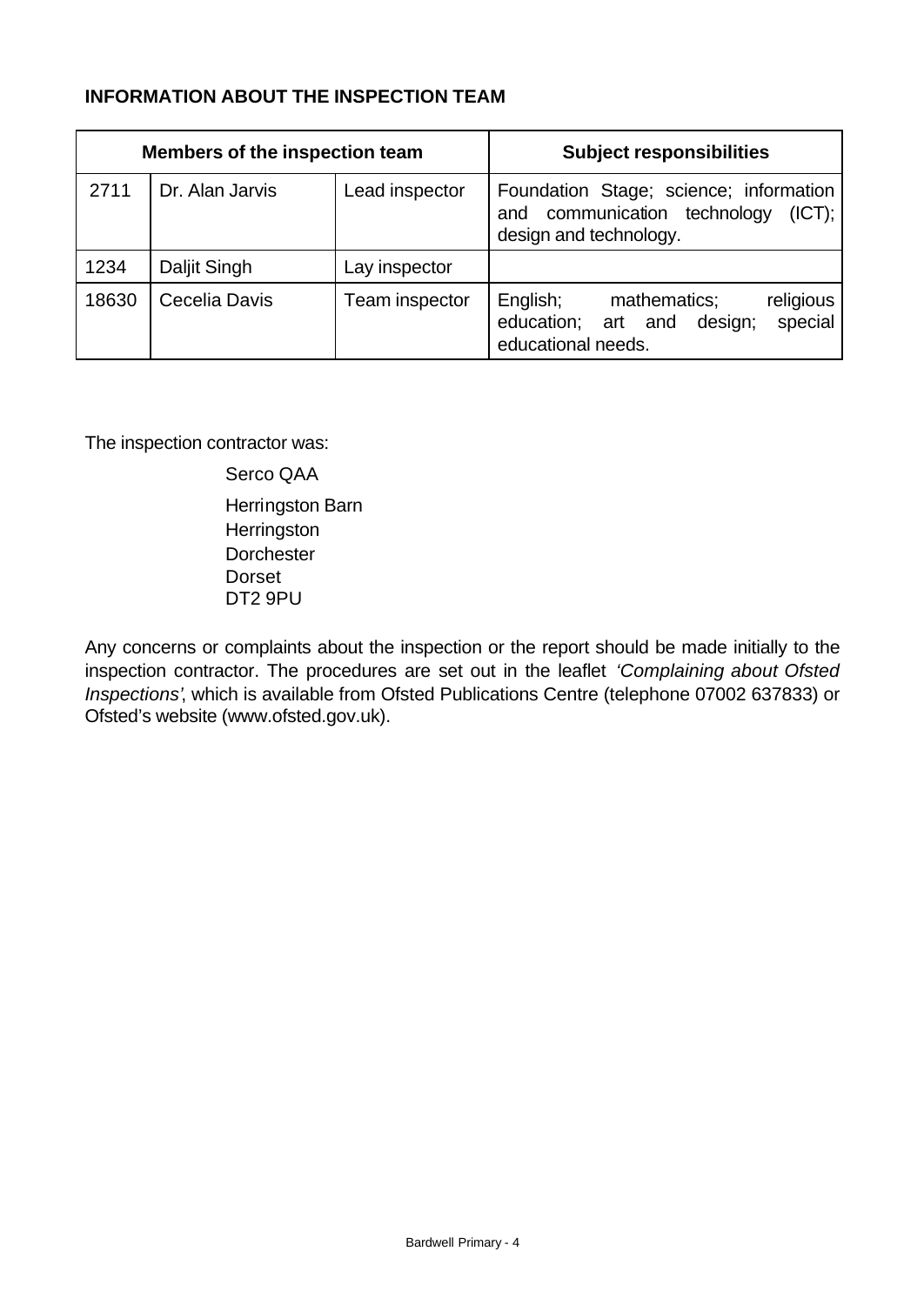# **REPORT CONTENTS**

|                                                                                                                                    | Page |
|------------------------------------------------------------------------------------------------------------------------------------|------|
| <b>PART A: SUMMARY OF THE REPORT</b>                                                                                               | 6    |
| <b>PART B: COMMENTARY ON THE MAIN INSPECTION FINDINGS</b>                                                                          |      |
| <b>STANDARDS ACHIEVED BY PUPILS</b>                                                                                                | 9    |
| Standards achieved in areas of learning and subjects                                                                               |      |
| Pupils' attitudes, values and other personal qualities                                                                             |      |
| <b>QUALITY OF EDUCATION PROVIDED BY THE SCHOOL</b>                                                                                 | 12   |
| Teaching and learning<br>The curriculum<br>Care, guidance and support<br>Partnership with parents, other schools and the community |      |
| <b>LEADERSHIP AND MANAGEMENT</b>                                                                                                   | 17   |
| <b>PART C: THE QUALITY OF EDUCATION in AREAS OF LEARNING</b><br><b>AND SUBJECTS</b>                                                | 20   |
| <b>SUBJECTS IN KEY STAGES 1 AND 2</b>                                                                                              |      |
| <b>PART D: SUMMARY OF THE MAIN INSPECTION JUDGEMENTS</b>                                                                           | 31   |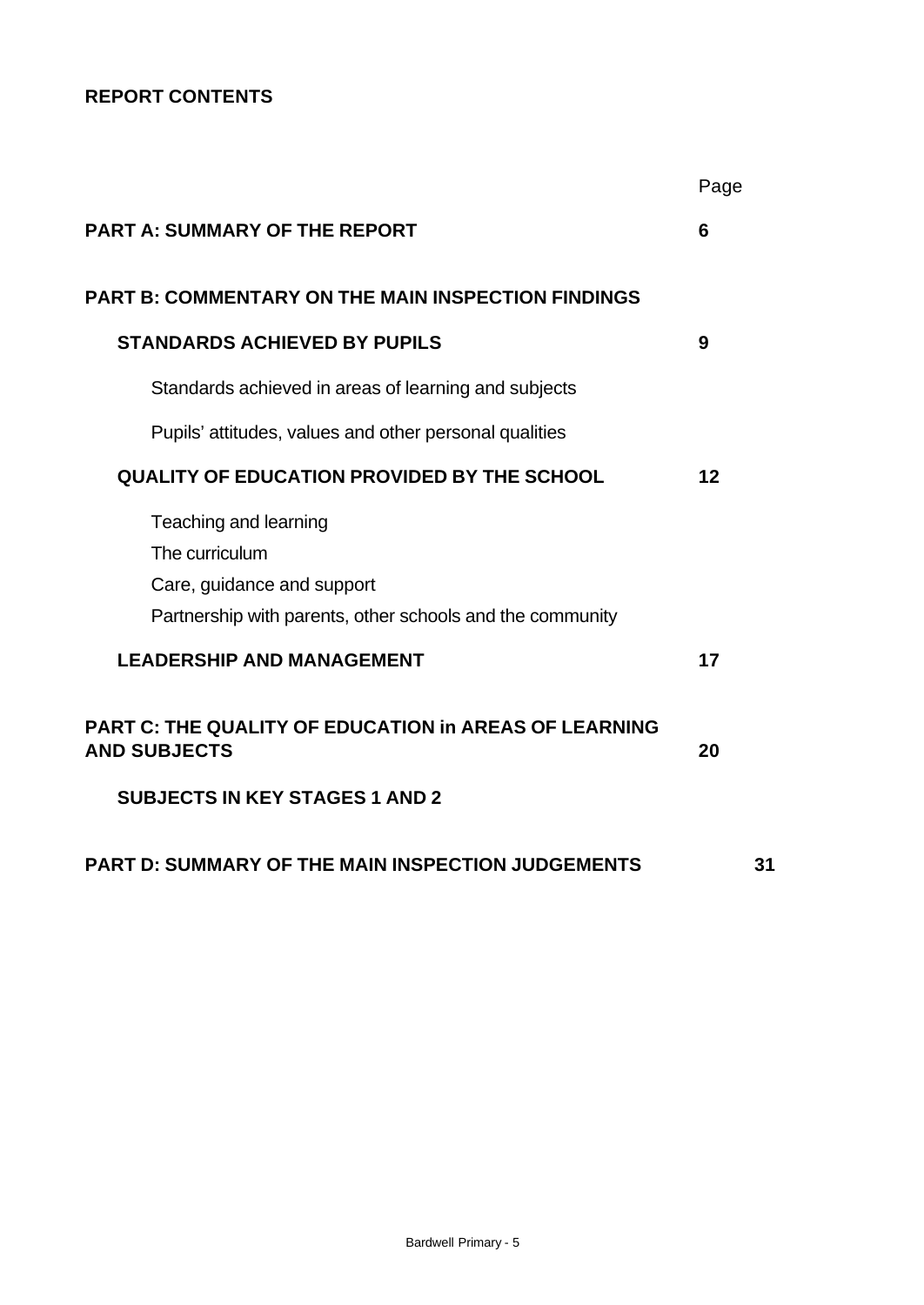## **PART A: SUMMARY OF THE REPORT**

### **OVERALL EVALUATION**

**This is an effective school** where there is a good climate for learning**.** Pupils flourish because they are well cared for and taught well. They benefit from a rounded education and are expected to work hard. Strengths far outweigh any weaknesses. Staff and governors are working well together to further improve provision and standards. The headteacher has provided a strong spur to developments. The school is well led and managed and provides good value for money.

The school's main strengths and weaknesses are:

- Standards are well above average in English, mathematics and science by the end of Year 2, and these high standards are built upon and sustained to the end of Year 4.
- Pupils settle very well into the reception class and the strong focus on reading and learning joined-up handwriting from the very start pays great dividends later on.
- Too little use is made of ICT across the curriculum.
- Very good links have been forged with parents, who mostly strongly support the school.
- The monitoring of performance by subject leaders and the governing body, although improving, is not yet rigorous enough.
- The very good uptake of out-of-school activities enriches pupils' enjoyment of school life.
- Pupils are insufficiently involved in assessing their own work.

There has been good improvement since the last inspection, with a number key improvements being made in the last year. Standards are improving faster than those nationally. However, there is still some way to go before standards are regularly in the top five per cent of schools. The presentation of pupils' work, an issue at the last inspection, is now much improved. Longstanding weaknesses in accommodation have been rectified but the need for a better staffroom remains. Insufficient use is still made of ICT across the curriculum.

### **STANDARDS ACHIEVED**

| Results in National Curriculum tests at the end<br>of Year 2, compared with: |      | Similar<br>schools |      |      |
|------------------------------------------------------------------------------|------|--------------------|------|------|
|                                                                              | 2001 | 2002               | 2003 | 2003 |
| Reading                                                                      |      | A                  | 宀    |      |
| Writing                                                                      | A    | А                  | A    |      |
| <b>Mathematics</b>                                                           |      | А*                 |      |      |

*Key: A - well above average; B – above average; C – average; D – below average; E – well b elow average Similar schools are those with similar percentages of pupils eligible for free school meals. A\* means that results were in the top five per cent in the country.*

*Care is need in interpreting the data because of the small number of pupils in each year group.*

**Achievement is good overall**. Children do well in the reception class, where standards are securely above average in relation to the goals they are expected to reach by the start of Year 1. Standards have been consistently well above average in reading, writing and mathematics in the national tests taken at the end of Year 2. These show that pupils are approximately two terms ahead of their peers in other schools. Occasionally, standards in a subject have been in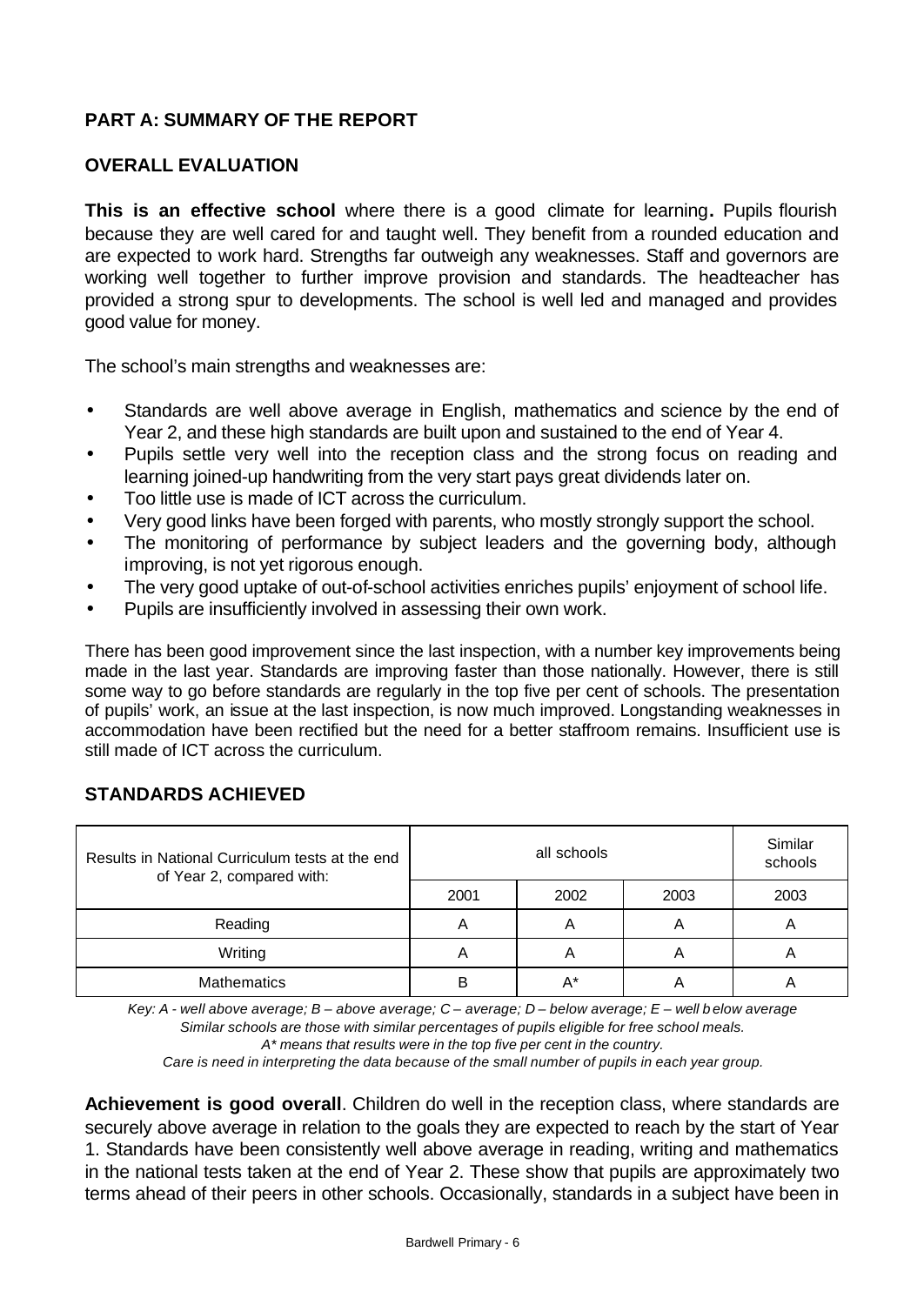the top five per cent of schools, as they were in mathematics in 2002. In addition, although starting from a higher point than normal, pupils do well in relation to similar schools. Standards in the current Year 2 are also well above average in these areas and also in science. In Year 4, standards are sustained at well above average levels in English, mathematics and science, and are above average in religious education. Pupils achieve well regardless of their gender, level of attainment or special educational needs.

**Pupils' personal development, including their spiritual, moral, social and cultural development, is good overall**. Spiritual and moral development is very good. Pupils' attitudes and behaviour are good although a few pupils do not consistently behave well or take account of the needs of others. Attendance is above average even though a few parents take their children on holiday or to social events during term time, counter to the wishes of the headteacher.

### **QUALITY OF EDUCATION**

**The quality of education provided, including the teaching and the curriculum, is good**. Teaching is very good in the Year 3/4 class and in science throughout the school. Lessons contain challenging tasks for pupils of different levels of ability and ages, which enables all groups of pupils to make good gains in their learning. Good quality resources and welldeployed teaching assistants help promote good learning but computers are not used enough. Pupils are insufficiently involved in assessing their own work. The clear marking policy is inconsistently applied. The inattentiveness of a few pupils sometimes disrupts the learning of others, although teachers mostly do their very best to counteract this.

A good curriculum enables most pupils to achieve well. This is enriched by a very good range of popular and well-attended clubs and other enrichment activities. There are particularly strong links between literacy and other subjects but the connections with ICT are much weaker. The small numbers of pupils with a special educational need are fully included in all aspects of the curriculum, as are those who have a special gift or talent. The school is well staffed, effectively resourced and benefits from good accommodation. As yet there is no school council as the school is seeking out the best way to involve pupils in its development. Parents are consulted about improvements, many help in school and they are kept very well informed.

### **LEADERSHIP AND MANAGEMENT**

**Leadership and management are good**. The headteacher provides a very strong sense of direction and clear strategic thinking. She has established effective teamwork and a good capacity to improve further. Subject leaders have good action plans for their subjects but need to further strengthen some aspects of their management. The governance of the school is satisfactory although some minor statutory requirements are not met. A number of governors support the school well, especially in finance, ICT, premises and pastoral matters, but need to bring more rigour to their monitoring work.

## **PARENTS' AND PUPILS' VIEWS OF THE SCHOOL**

Parents are very satisfied with all aspects of the school's work. They particularly like the family atmosphere and the approachability of all staff. Most pupils like the school. However, they say a few pupils do not behave well and teachers could show them how to make their work better. The inspection team agrees.

### **IMPROVEMENTS NEEDED**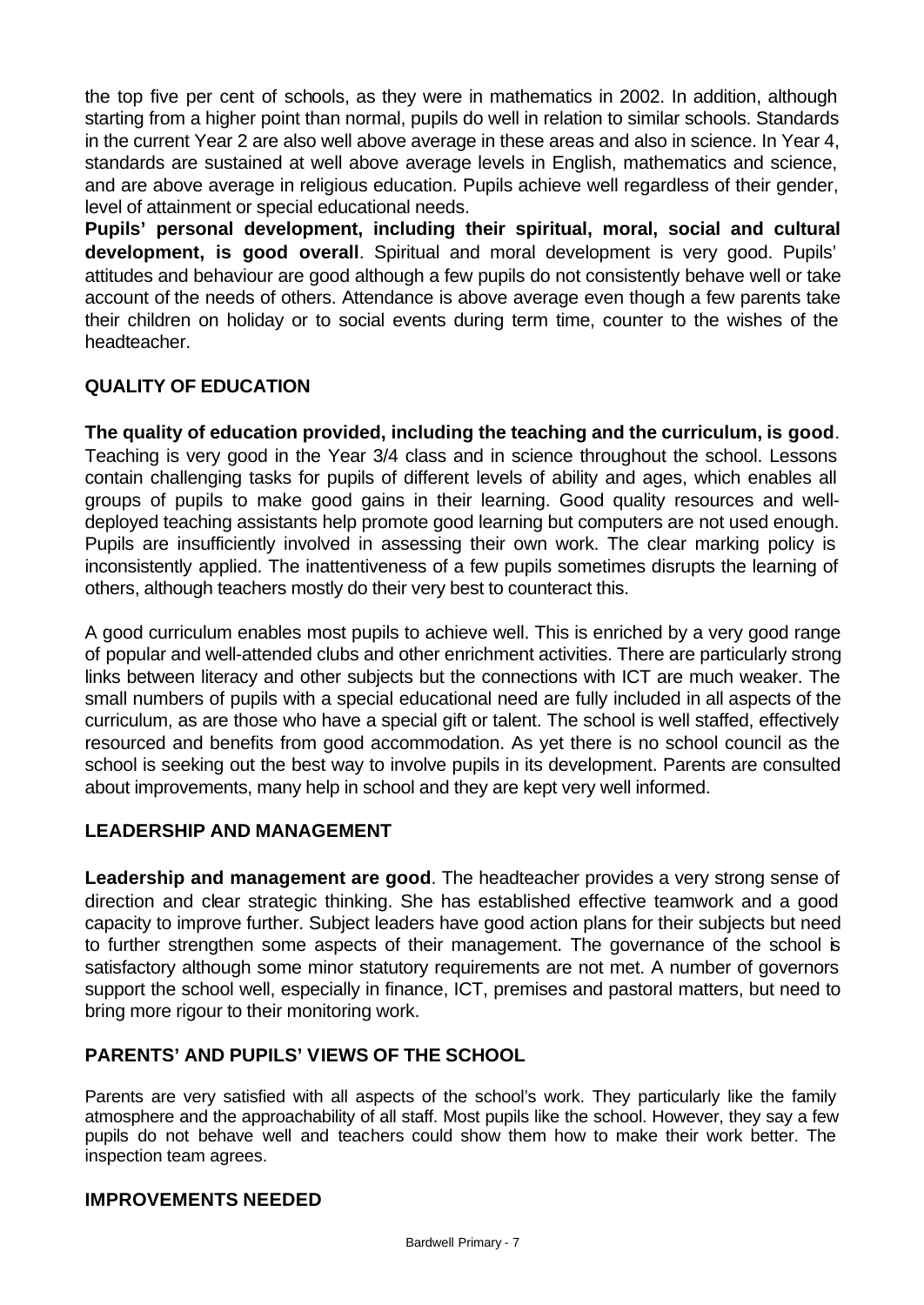The most important things the school should do to improve are:

- Strengthen the use of ICT across the curriculum.
- Further develop the monitoring roles of the governors and subject leaders.
- Develop the pupils' understanding of how to make their work better.

and, to meet statutory requirements:

• Ensure that the required information is given in the annual report to parents and prospectus.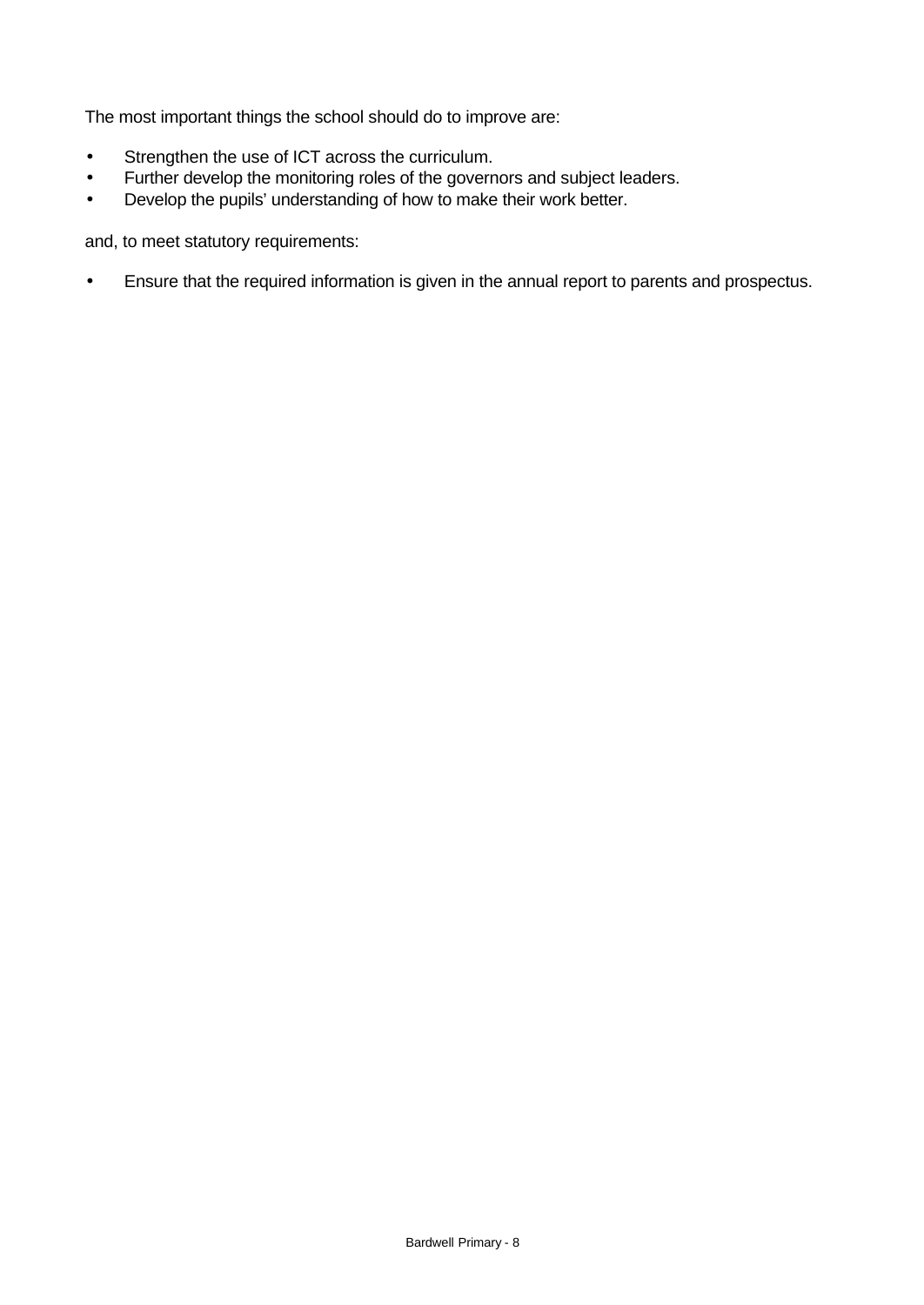### **PART B: COMMENTARY ON THE INSPECTION FINDINGS**

### **STANDARDS ACHIEVED BY PUPILS**

#### **Standards achieved in subjects and areas of learning**

*The standards judgement compares standards in the school to standards nationally. Achievement is a measure of how well pupils are doing, taking their progress and their capability into account.*

Standards in reading, writing, mathematics and science are well above average at the end of Year 2. These high levels are sustained through Years 3 and 4. Pupils achieve well regardless of their gender, level of attainment or special educational needs.

#### **Main strengths and weaknesses**

- Standards in reading, writing and mathematics have been consistently well above average because of good teaching and the kick start given to these areas in the reception class.
- Pupils become very fluent readers by the end of Year 4.
- Handwriting and presentation of work are good and have improved since the last inspection.
- There are examples of standards being above average in art and design and design and technology.

#### **Commentary**

1. Children start in the reception class with standards that approach above average levels. By the time they start Year 1 all groups of children have achieved well and standards are securely above average, especially in reading, writing, knowledge and understanding of the world and personal and social development. This is because they are taught consistently well and receive good parental support at home. Good reading habits, learning letter sounds and the teaching of joined-up handwriting are encouraged from their very first days in school.

*The table shown below gives average point scores for pupils. Each level in the National Curriculum is given a number of points. Pupils are expected to move on one point every term, so if a school's scores are one point above the national, their pupils are, typically, a term ahead.* 

| Standards in:      | School results | National results |
|--------------------|----------------|------------------|
| Reading            | 17.9 (18.4)    | 15.7 (15.8)      |
| Writing            | 16.6(16.1)     | 14.6 (14.4)      |
| <b>Mathematics</b> | 18.0 (19.3)    | 16.3(16.5)       |

*Standards in national tests at the end of Year 2 – average point scores in 2003*

*There were16 pupils in the year group. Figures in brackets are for the previous year* 

2. Results in the 2003 National Curriculum tests were well above average in reading, writing and mathematics. This represents good achievement from the above average standards on entry. Care has to be taken in considering the significance of the point scores as the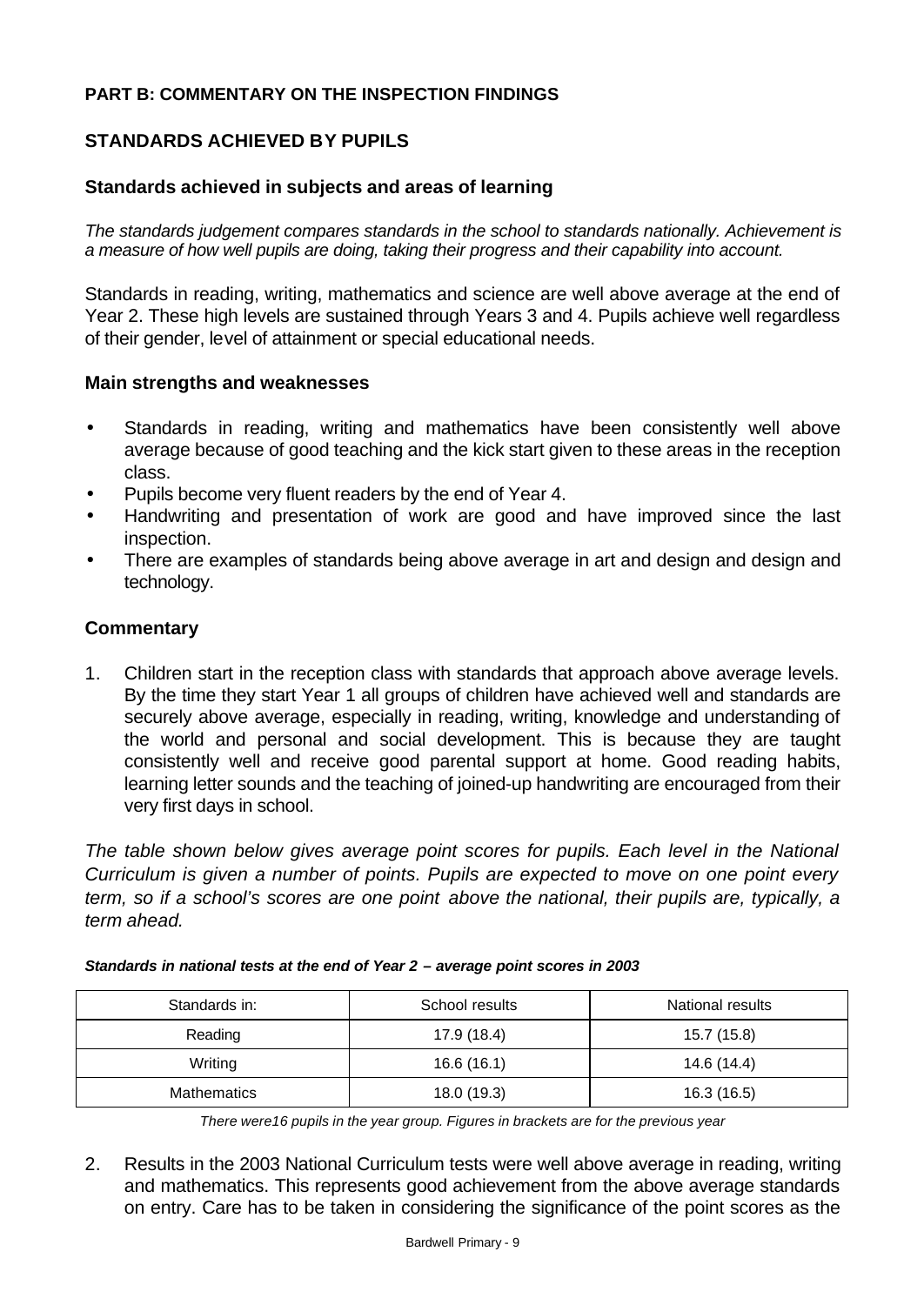results of one pupil can have a marked effect on the score where small numbers are involved. However, results over recent years have been consistently good. There is a twopoint advantage between the school's results and those nationally. This shows that pupils are on average two terms ahead of their peers in other schools in reading, writing and mathematics.

- 3. Well above average standards have been sustained in the 2004 tests (where the results are as yet unvalidated). This year group contained a pupil with special educational needs and although the pupil achieved well, their result lowered the overall point score a little. Over recent years standards have been improving at a faster rate than those nationally. They have been approaching the performance of the top five per cent of all schools, but are not yet consistently within this category. There is still a gap to be crossed before the achievement of pupils is very good. Attention given to addressing small, but still important weaknesses in boys' reading and writing are starting to pay dividends.
- 4. Standards seen in the current Year 2 remain well above average in reading, writing and mathematics. A key reason for this is that pupils are given challenging work that suits their age and ability. One factor holding back even higher standards is that marking does not give them good guidance on how to improve. In science a combination of very good teaching and a strong emphasis on scientific enquiry is helping good achievement. Again, higher achievement is being limited because pupils do not have a clear idea of what they need to do to improve. The presentation of work has improved considerably because there is daily handwriting practice and joined-up handwriting is started in the reception class.
- 5. Pupils do not take any national tests at the end of Year 4, when most are nine years old: tests for this stage of education are taken at the end of Year 6, usually in a Suffolk middle school. Standards in the current Year 4 are well above average in English, mathematics and science. The major strength in teaching in the Year 3/4 class in both English and mathematics and the good arrangements for literacy and numeracy to be used in other subjects are key factors in sustaining standards at a high level. Very good teaching in science also helps pupils to become very competent for their age in using their knowledge and understanding to plan and carry out a range of fair tests.
- 6. Standards and achievement could not be judged in information and communication technology (ICT). Although computers and other ICT equipment are used well in English and mathematics, insufficient use is made of ICT across the curriculum to help raise standards and promote good achievement. In other subjects, there are examples of work which are of an above average standard in art and design and design and technology.
- 7. There are several key reasons for the good achievement. Paramount are the good overall teaching and learning and an effective curriculum which stimulates and adds interest to pupils' learning. Pupils with special educational needs achieve well in all years because they are well supported, both in lessons and when they are withdrawn for special help. Teachers routinely plan adapted work for them to ensure they take a full part in lessons, as they do for pupils who have particular gifts and talents. Parents who responded to the questionnaires before the inspection felt their child was making good progress. Inspectors agree.

### **Pupils' attitudes, values and other personal qualities**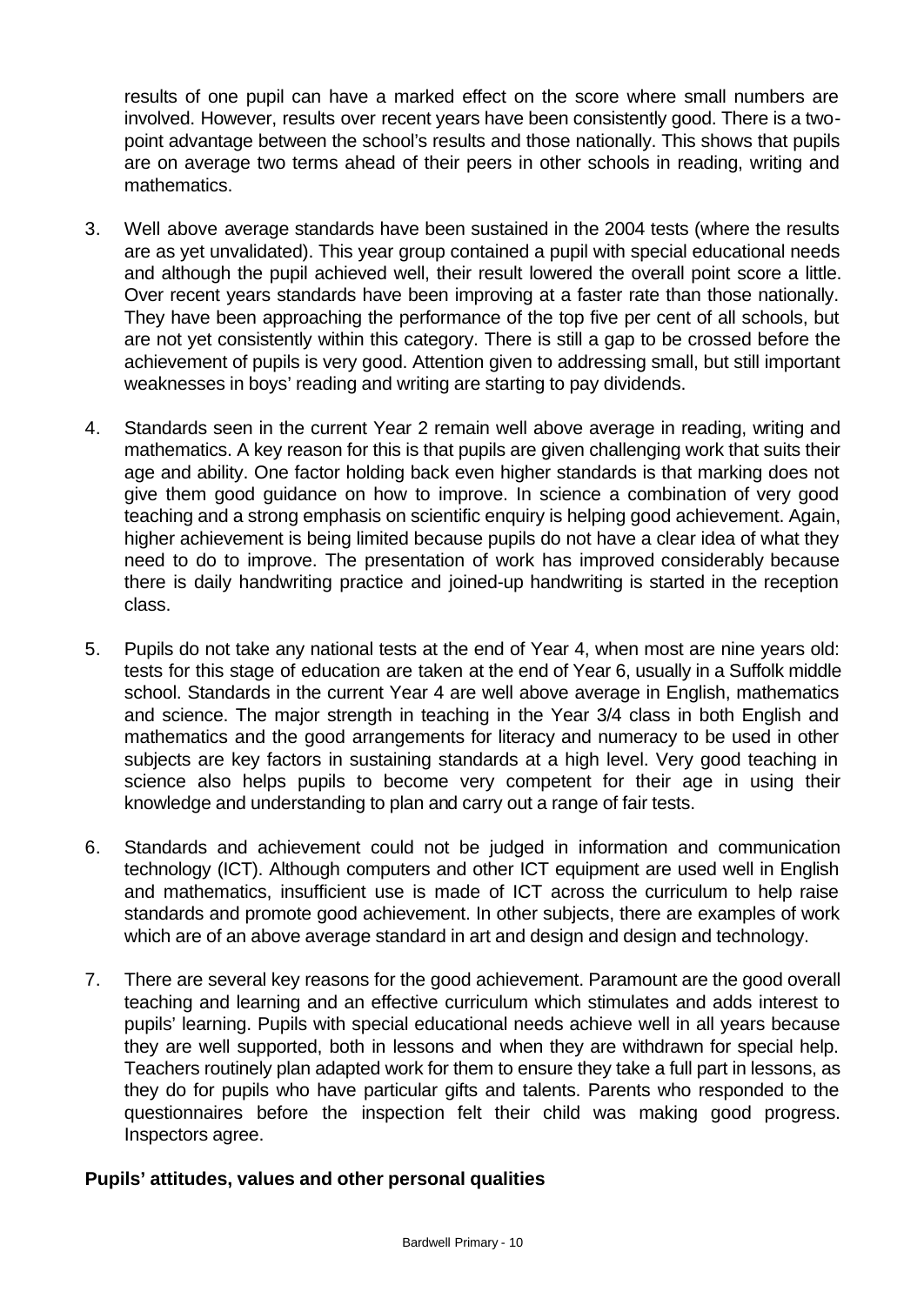Pupils' attitudes and behaviour are good. Their spiritual and moral development is very good and their social and cultural development is good, making these areas of their personal development good overall. Attendance is above the national average for similar schools. Punctuality is very good.

### **Main strengths and weaknesses**

- The school promotes attendance very well but a few parents do not support this.
- Pupils' spiritual and moral understanding is developed very well.
- Nearly all pupils are very keen to come to school and take part in all it offers.
- A few pupils do not consistently behave well as their peers.

### **Commentary**

8. In recent years attendance had been rising. Figures in the table below show that this was well above average in 2002/03. However, during last year attendance fell slightly to an above average level. This was mainly because more parents took their children on holiday or went to other social events during term time. Registers are scrupulously maintained. A pleasing number of pupils have exemplary attendance. The headteacher and staff take all steps to encourage regular attendance. To improve existing levels the headteacher frequently reminds parents about their legal obligations and has refused permission to parents who insist on taking their children on holidays during term time.

#### *Attendance in the latest complete reporting year (%)*

| Authorised absence |     | Unauthorised absence |     |
|--------------------|-----|----------------------|-----|
| School data        | 3.8 | School data:         |     |
| National data      | 5.4 | National data:       | 0.4 |

*The table gives the percentage of half days (sessions) missed through absence for the latest complete reporting year.*

- 9. Most pupils enjoy learning and are enthusiastic in everything they do. Most are pleasant to others, eager to please and get on well with their peers. This situation was often evident in the playground, where pupils were observed playing, sharing playground equipment and building constructive relationships. These help underpin pupils' confidence and selfesteem, encouraging them to learn and assisting in their personal development. During breaks and lunchtimes, older pupils are encouraged by staff to help their younger peers. There has been a very good response to the increasing number of after-school clubs that have been introduced, and skipping is a popular lunchtime activity. All of the children seen in the reception class had settled in well and were relishing their first days at school. They are likely to achieve well in the goals expected in their personal, social and emotional development.
- 10. Nearly all pupils say they like being at school. However some say that there are a few pupils who do not always behave well and are occasionally unfriendly. They are also clear that there is no bullying. The inspectors agree with the pupils. The teachers are also aware that a small number of pupils can be restless, call out in lessons and do not always concentrate are hard as they might. This is in contrast the very good behaviour and attitudes to learning of most pupils but is limiting higher standards. There have been no exclusions in the past two years.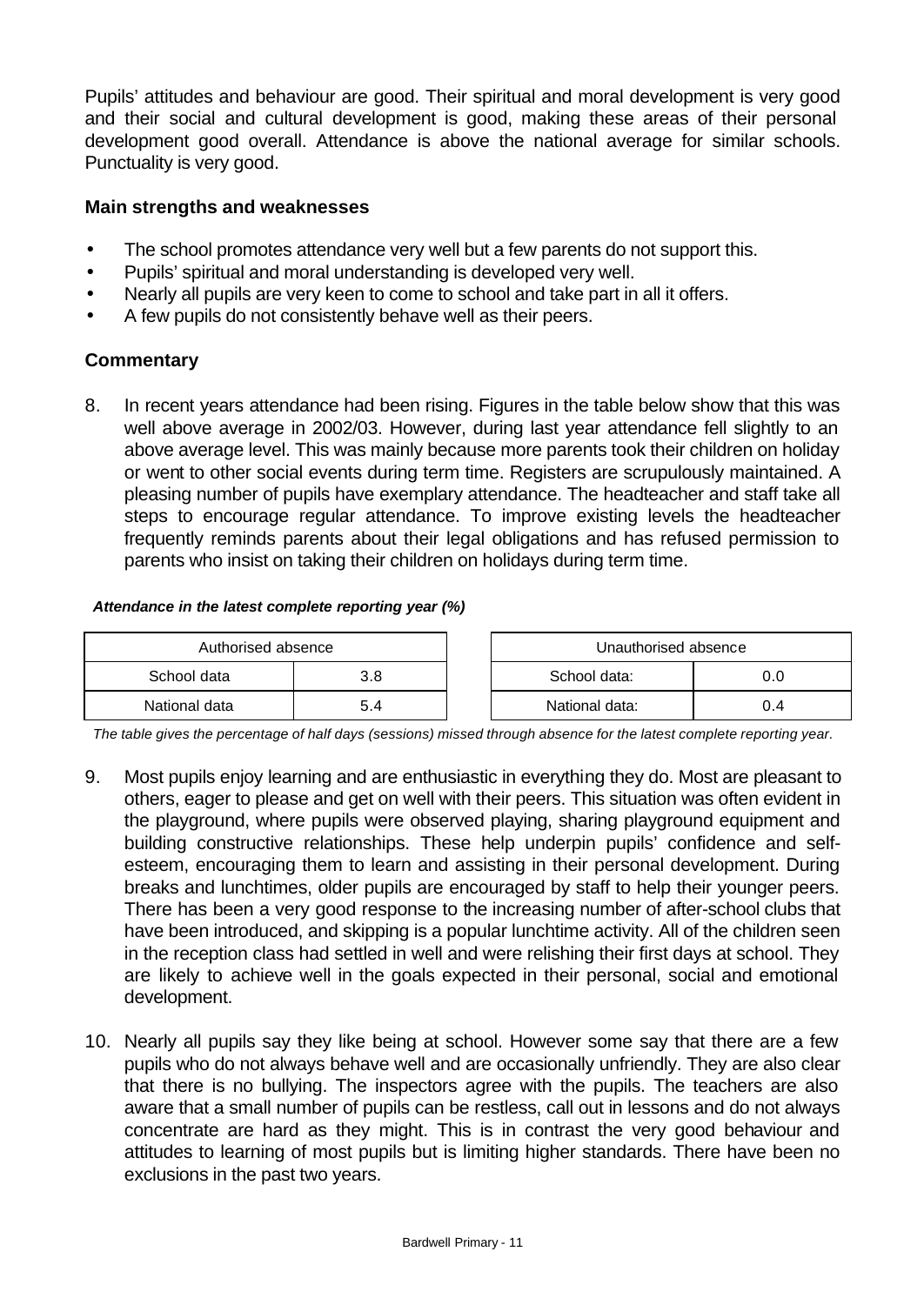- 11. Pupils' spiritual development has improved since the last inspection. A much closer partnership has been fostered with the church in the village. The headteacher and other staff provide very positive role models in developing a climate in which all pupils can grow and flourish. Very strong support is provided by the chair of governors. This has led to a strengthening of opportunities for pupils to follow the Christian celebrations during each season, helping them to develop a very good understanding of their own beliefs. Grace is said at meal times and even from an early age the pupils learn how to say their own prayers. The very good moral development has been sustained. Pupils draw up their own class rules and whenever pupils misbehave or are unsure about what they have to do, adults encourage them to think about whether they are making the right choices.
- 12. The school has only one pupil from an ethnic minority background, and pupils' cultural identity is mostly rooted in their local experiences. Consequently the school ensures that pupils learn about and appreciate some other cultures though the programme for personal and social development, religious education, art and design and music lessons. Pupils treat visitors from other cultures with respect. For example, during a design and technology lesson a Sikh inspector was asked about his faith and why he wears the turban. Pupils were surprised to learn he was born in Scotland and not India. The good contacts that have been built up with the local community, such as visits to senior citizens, help pupils to develop their social awareness.

## **QUALITY OF EDUCATION PROVIDED BY THE SCHOOL**

The school provides a good quality of education. Teaching and learning are good. The curriculum is good and its enrichment very good. Other key strengths are the very good induction procedures and the very productive links with parents.

### **Teaching and learning**

Teaching and learning are good. Assessment is satisfactory overall.

#### **Main strengths and weaknesses**

- Lessons contain challenging learning tasks for pupils of different levels of ability and ages.
- Good quality resources promote effective learning but computers are not used enough.
- Pupils are insufficiently involved in assessing their own work.
- The clear and useful marking policy is inconsistently applied.
- Teaching is very good in the Year 3/4 class and science throughout the school.
- Learning is sometimes adversely affected by some children calling out or inattentiveness.

#### **Commentary**

#### *Summary of teaching observed during the inspection in 18 lessons*

| Excellent | Very good | Good | Satisfactory | Unsatisfactory | Poor | Very Poor |
|-----------|-----------|------|--------------|----------------|------|-----------|
|           |           |      |              |                |      |           |

*The table gives the number of lessons observed in each of the seven categories used to make judgements about lessons; figures in brackets show percentages where 30 or more lessons are seen.*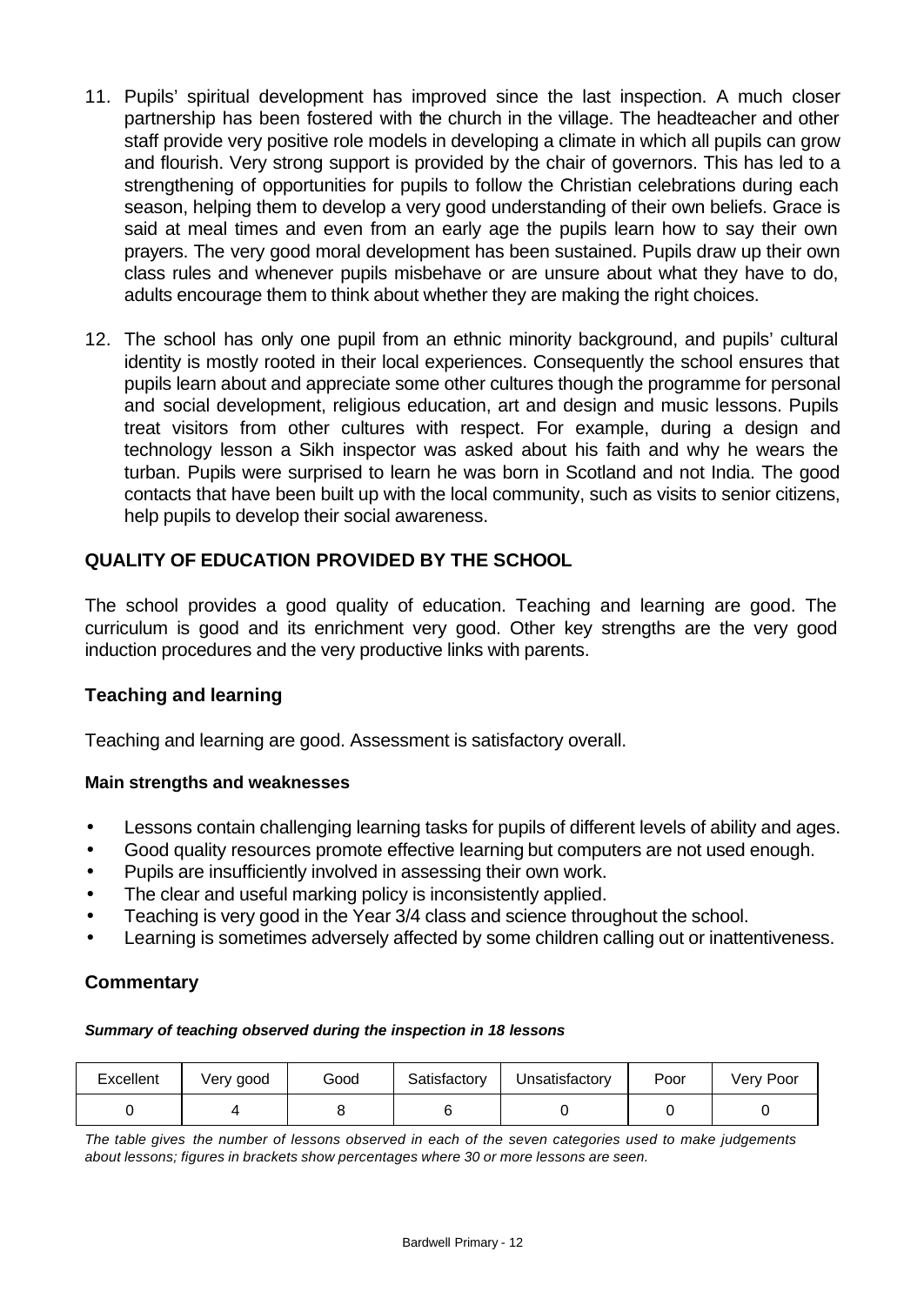- 13. Parents are very satisfied with the quality of teaching. They say that teachers expect their children to work hard and explain how they can help their children at home. The inspectors agree. Good teaching and learning is a key factor in all groups of pupils achieving well. Two thirds of the teaching seen was good or better. Teaching is consistently good in the reception class and strongest in the Year 3/4 class and in science in all years.
- 14. There are several reasons why pupils are interested in their work and learning is good. In the reception class, interesting activities are planned across all areas of learning and good use is made of the local grounds and village to extend learning. Teaching here is consistently good because child-initiated experiences and direct teaching are balanced well and the teacher and teaching assistant work seamlessly as a team in supporting all pupils. The children have regular access to computers and other ICT equipment such as tape recorders and cameras. In the main school, teachers have effectively implemented the national literacy and numeracy strategies. The teaching and learning strategies which these have fostered, such as the clear setting of objectives at the start, a stimulating fiveminute starter, pupil activity sessions and effective recap at the end of the lessons, are well embedded.
- 15. The small number of pupils in the school necessitates that the two classes contain pupils of different ages and abilities. This poses an additional challenge to the teachers to ensure that each pupil regularly gets work which is sufficiently demanding. This is done very well by all teachers and is a real strength of teaching. In every lesson care is taken to set activities for the lower, average and higher attaining pupils and the younger and older pupils. Appropriate support is given to pupils with special educational needs. Sometimes these pupils are placed with younger pupils, where work is pitched closer to their level of development. Similarly, a small number of gifted and talented pupils have been identified, especially in mathematics. These are taught with older pupils, where work is more challenging.
- 16. The very good teaching stood out, particularly that in science and the Year 3/4 class. In these lessons teaching was more stimulating than elsewhere and the activities set generally had more zip and interest. For example, in a Year 3/4 mathematics lesson the pupils really enjoyed the challenge in playing a variety of interesting games; Year 3 pupils had to identify right angles and 2D shapes whilst the Year 4 pupils had to recognise equilateral triangles. Very good questioning, an expert knowledge of the curriculum and well-directed support from the teaching assistants promoted the very productive learning in small groups. Similarly, the very effective teaching in science in both classes was characterised by very well chosen activities, well-deployed teaching assistants and a very brisk pace to learning.
- 17. Some satisfactory lessons were seen, especially in the Year 1/2 class. To some extent these were atypical of teaching over time and the accurate monitoring of the headteacher, which shows teaching to be normally good. One contributory reason for this was the strong winds outside on the first day of the inspection, which were unsettling for the children. Nevertheless the main reasons why lessons were satisfactory rather than better were that the inattentiveness of a small number of pupils was not addressed quickly enough and the activities were sometimes not as challenging as they might be.
- 18. Most teachers have high expectations of behaviour and the pupils respond accordingly. There is a good deal of respect, both amongst the pupils and between the pupils and other adults in the classroom. Instances of misbehaviour or inattention are often "nipped in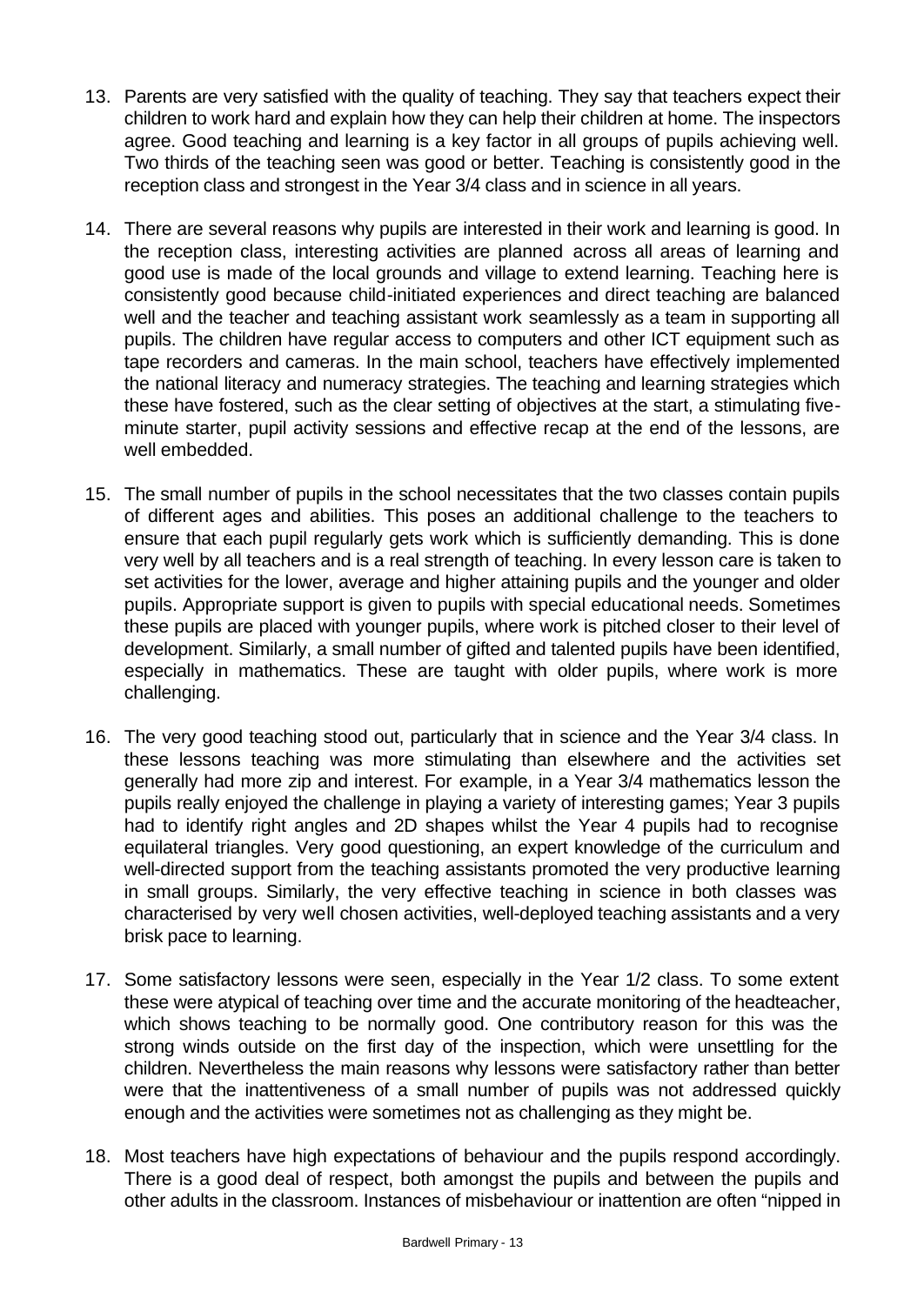the bud". However, in a very small number of lessons teachers were not so effective in managing and engaging pupils who have limited concentration, or who sometimes do not behave well.

19. Assessment is satisfactory because it is used well in English and mathematics to track achievement and gives teachers a broad indication of what pupils achieve in other subjects. Some pupils felt that the teachers could do more to show them how to make their work better. The inspectors agree. Work is marked regularly and there are many examples of this in a range of subjects. Often marking is positive and supportive, giving teachers and pupils a clear idea of the overall quality of the work. However, teachers do not always identify the weaknesses in the work and pupils do not have any indication of what they need to do in order to improve. The marking guidelines on display are not consistently applied when teachers mark pupils' work. Although pupils are set targets in English and mathematics and this is working well, overall pupils are not involved regularly enough in lessons in seeing what it is they need to do next. More manageable systems of assessing in other subjects have been devised, which should go part way to addressing this issue.

### **The curriculum**

The curriculum is good and benefits from a very good range of enrichment activities. Good accommodation, staffing and resources effectively support the curriculum.

#### **Main strengths and weaknesses**

- The high uptake of out-of-school activities considerably helps pupils' enjoyment of school.
- ICT is insufficiently used across the curriculum.
- Good quality and well-organised resources help to enhance pupils' learning.
- Teachers make good use of the good range of accommodation.

- 20. The curriculum has improved since the last inspection. All subjects of the National Curriculum are taught and statutory requirements are met. Planning for personal, social and health education is good, with regular 'circle time' lessons. Throughout the school, eye-catching displays celebrate pupils' work, demonstrating the whole school's respect for its pupils' efforts and thereby enhancing pupils' personal development and selfesteem.
- 21. The accommodation has also improved, with new facilities such as an easily-accessible water supply. New resources, including better computer provision, have been purchased and these are beneficial to all pupils and have a positive impact on the standards attained. The library is accessible and stocked with a wide range of good books. New outdoor play equipment has been bought to improve outdoor facilities. Best use is made of the relatively limited Foundation Stage classroom and this is compensated for by good use of the outdoor area and school grounds. The comprehensive building development plan identifies further areas for improvement, including the need for a permanent staff room.
- 22. The school provides a very good range of extra-curricular activities including French, skipping, art, orchestra and recorders. Well over half of the pupils take part in these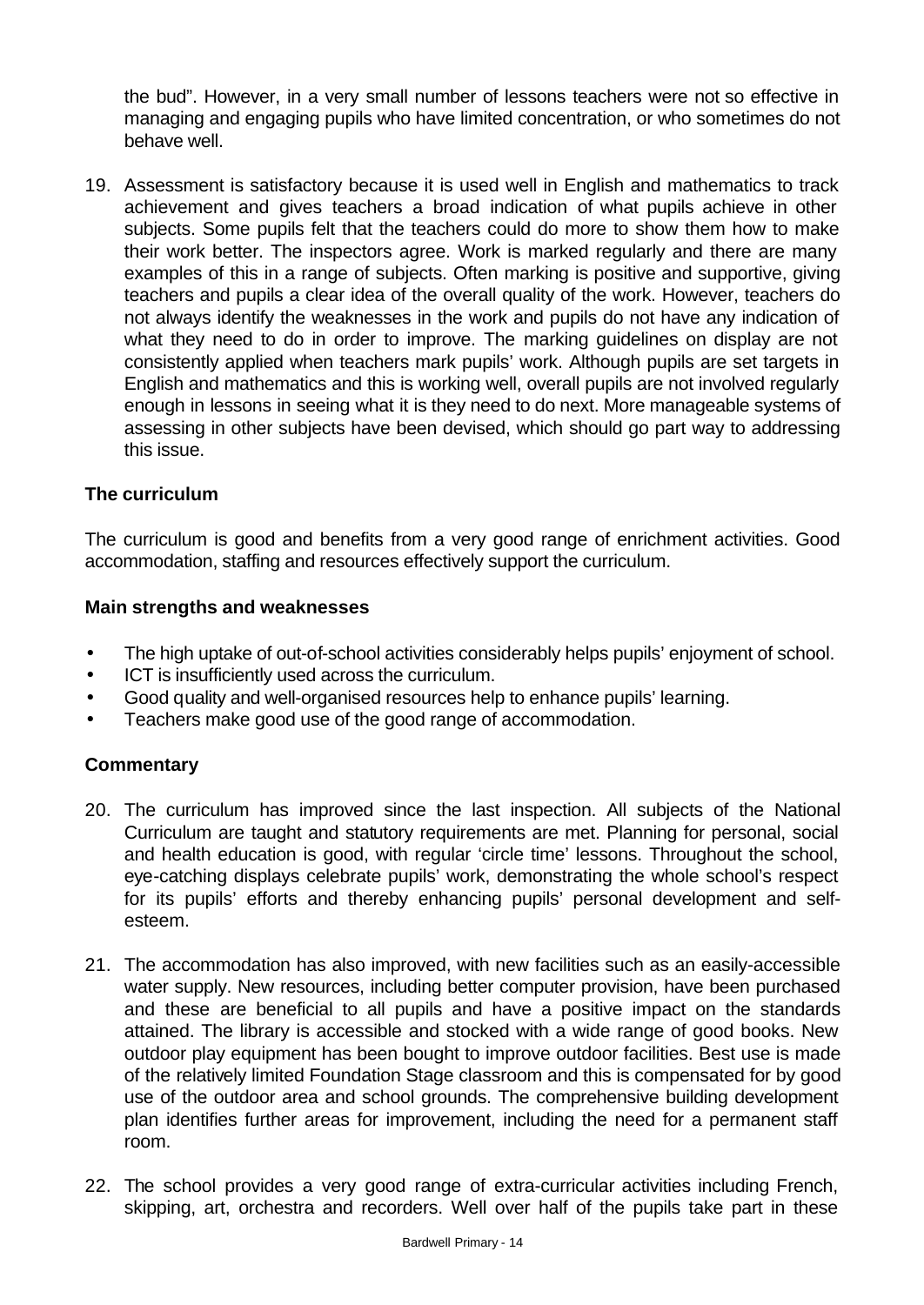activities, which enrich pupils' experiences and extend their learning. Visits to places of interest, visitors to the school and links with the community enhance the quality of pupils' learning.

- 23. In their planning teachers recognise the different levels of attainment in their classes and set work accordingly. Pupils with special educational needs are well supported and as a result their needs are well met. All pupils have equality of opportunity because of the good teamwork between adults that provides them with good support.
- 24. More innovation is being brought to the curriculum, building on the ideas set out in the government's 'Excellence and Enjoyment Strategy' for primary schools. Literacy in particular is already well linked with other subjects. Teachers are beginning to make good links between some subjects, for example English and religious education. This is deepening pupils' understanding and helping to develop their positive attitudes. In contrast, links between ICT and most subjects are relatively under-developed.

#### **Care, guidance and support**

Arrangements for pupils' care, welfare, health and safety are good. Pupils are provided with good support, advice and guidance and are satisfactorily involved in the school's work and development.

#### **Main strengths and weaknesses**

- Child protection procedures have been further strengthened and are now very good.
- Children settle into school very well.
- Better assessment information on individual pupils would help teachers provide more sharply focused support and guidance.
- As yet no school council has been established.

- 25. Nearly all pupils say that there is an adult they would go to if they were worried at school. Recent high-quality training has ensured that the arrangements for child protection are fully in place. All adults are very aware of current legislation and the procedures to be adopted, should an incident arise. Very good links exist with external agencies when the need arises.
- 26. Teachers and support staff know each pupil very well. Daily contact with parents enables any concerns to be taken regard of during the school day. Parents say that staff are sensitive to pupils' needs and are tactful and sympathetic when dealing with any issues. In the reception class the teacher takes very good account of parental information, which enables the children to feel secure and work to be pitched well. Teachers track pupils' progress well in English and mathematics and set clear targets, and this contributes to the good achievement in these subjects. The learning and other needs of the small number of pupils with special educational needs are also clearly identified. This enables staff to provide individual support for these pupils. In other subjects the assessment information, whilst satisfactory, is not yet good enough to enable teachers to sharply focus on the needs of individual pupils. Additionally, marking could also be improved to give better guidance to pupils on areas for improvement, even though points for action are discussed in some lessons.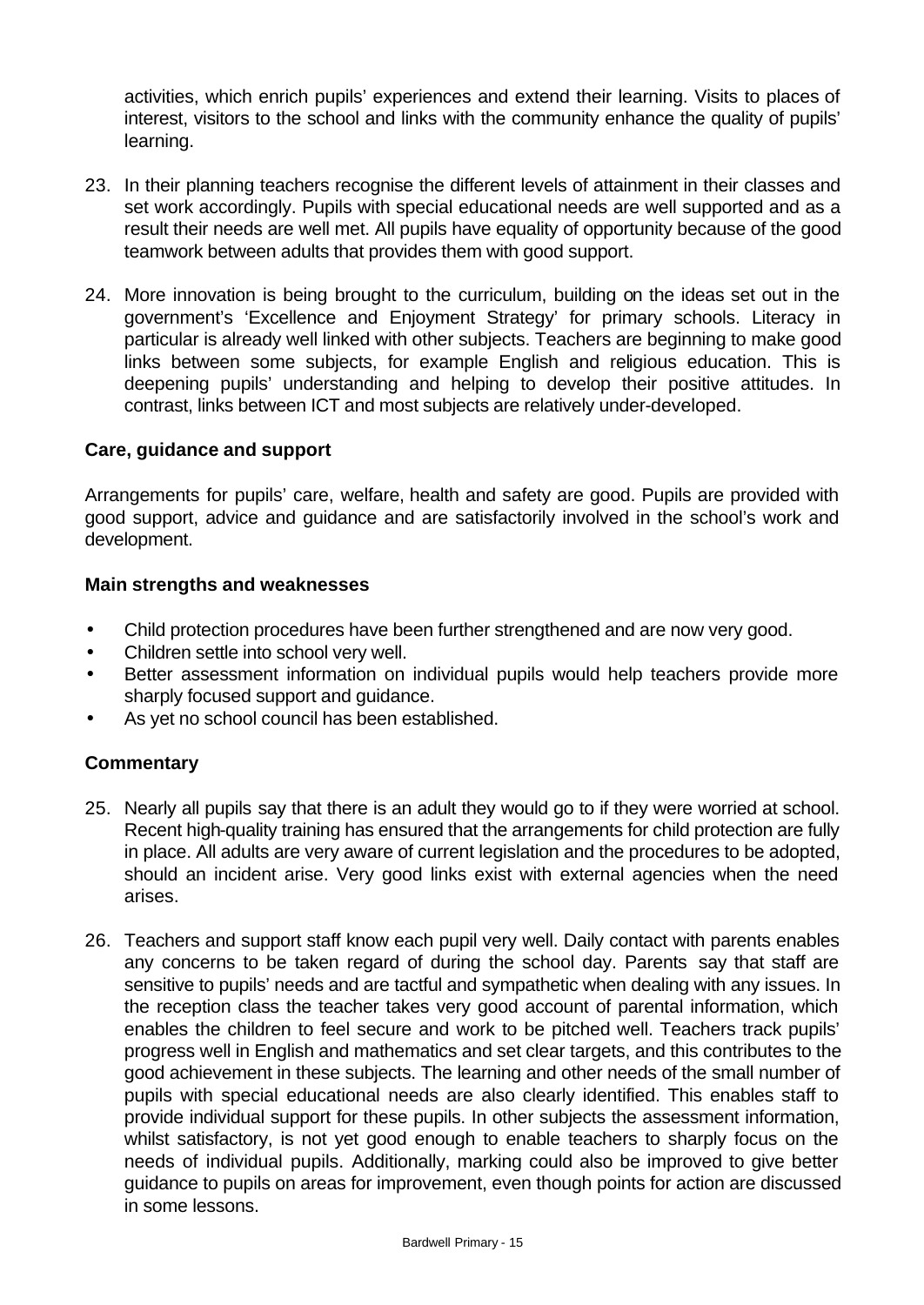- 27. Parents strongly agree that arrangements for children starting school, either in the reception dass or later on, help them settle in quickly. These include a very well written and helpful early years prospectus, information evenings for "new" parents and advice on how parents can work with teachers and support their children at home. One excellent example of practice is a book which the children in the current Year R and Year 1 class have prepared for children about to start school. This tells them then names of their teacher and other staff, what happens at lunchtime and some of the things they will do at school. Similarly very good arrangements help ensure that older pupils who join part way through the school year quickly feel at home and get the most out of school.
- 28. The headteacher has recognised that more should be done to involve pupils in the work and development of the school. Some of the more astute pupils would also welcome their voice to be heard in a more structured way, even though some are involved in duties around the school and helping at playtime. However, this is a small school with younger children. Wisely, before implementing anything new, the headteacher is keen to consult and explore ways in which this will work best in this type of school.

### **Partnership with parents, other schools and the community**

There is a very good partnership with parents and links with the local community are good. Links with other schools are satisfactory.

#### **Main strengths and weaknesses**

- There are very good levels of communication between parents and teaching staff.
- Many parents help in lessons and other events and also support the active PTA.
- There is an effective partnership with the wider community.
- There are few curriculum links with neighbouring middle schools.

- 29. The school has the full confidence of its parents. The headteacher is very accessible to parents at the start and end of the school day, as are other staff. Each child is welcomed as they arrive. The headteacher mingles in the playground with parents as they bring and collect their children, making herself available to celebrate good news and achievements as well as listening and acting on any concerns. Any pressing concerns are dealt with as soon as possible. More parents are happy that any suggestions and concerns are quickly acted upon than at the last inspection. One parent who was collecting her child described the headteacher and staff as very "approachable, caring and efficient" and this was echoed by many at the meeting for parents before the inspection.
- 30. The headteacher provides regular newsletters, which are written in style and language appreciated by parents. Parents are kept abreast of changes in school and there are frequent opportunities for parents to acknowledge their child's achievements, which are shared via newsletters. Pupils' annual reports are very well written, clearly and succinctly describe the pupil's progress and comment on his/her personal development. This is supported by information about topics taught in the classroom. This information enables parents to share in their child's learning and supporting the teacher.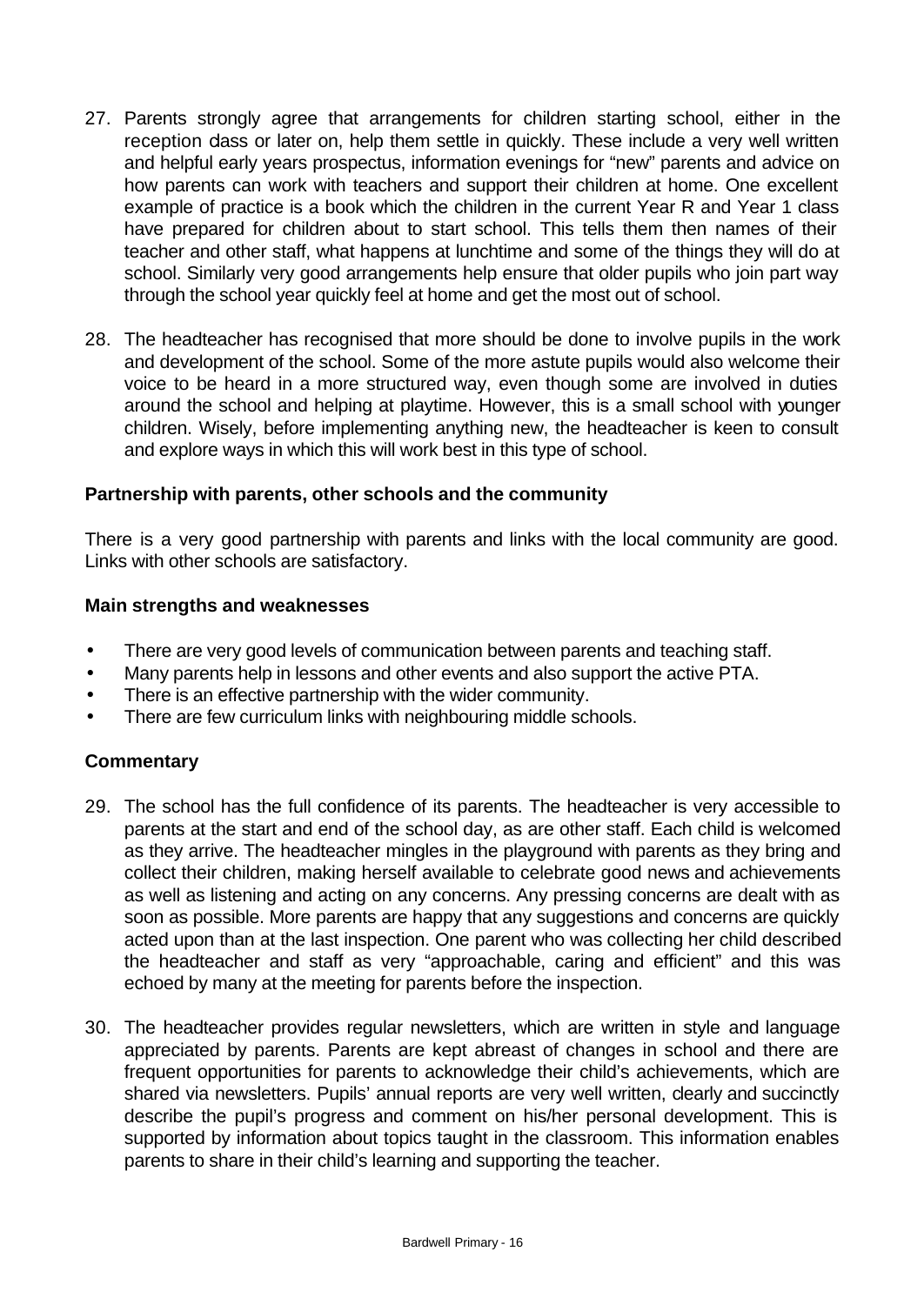- 31. The very productive links with parents are also supported by a very active PTA (Parent Teacher Association) who hold various social and fund-raising activities though the year. In addition, a good number of parents come into school and help in lessons and willingly provide extra adult presence when trips are organised. Virtually all parents support their children with their homework and many have purchased a computer to give their children a kick start.
- 32. The school has forged effective links with the local community, who in turn see it as a focal point of the village. For example, the local church is regularly visited by the pupils and the canon is a frequent visitor in school, helping to foster the pupils' spiritual development and a sense of belonging. Events such as the summer fete and football competitions are organised throughout the school year, and visits by senior citizens play a valuable part in the pupils' social development. The local police also come into the school and promote the importance of working together as a community, as well as promoting safety and wellbeing.
- 33. The school had good links with other schools at the last inspection but these are not as good now. The main reason for this is that more parents are exercising their choice when their children move on to a middle school at age nine, preferring to send their children to a different school, a little further way, than was the case before. Although the school sends full transfer records to all schools, curriculum links with middle schools have been difficult to establish. In contrast, there are productive links with pre-school providers in the area.

## **LEADERSHIP AND MANAGEMENT**

Leadership and management are good. The headteacher provides dynamic and effective leadership. Management is also good overall. The governance of the school is satisfactory.

The following statutory requirements are not met:

• the prospectus and governors' annual report to parents do not cover all the things they should and some information is inaccurate.

### **Main strengths and weaknesses**

- The headteacher provides a very strong sense of direction and clear strategic thinking.
- Governors and subject leaders are not yet rigorous enough in their monitoring.
- Good plans are being implemented to improve the school in the short and longer term.
- The annual reviews of the performance of teaching staff are helping improvement.
- Finances are well managed and the school evaluates its spending carefully.

### **Commentary**

34. The current headteacher, in post for just over a year, is leading the school well. Her dynamic leadership has helped enhance the school's capacity to improve and its already good reputation. She has focused not only on maintaining existing strengths, but has also prioritised the small number of areas that needed urgent attention. Stabilising the budget and developing leadership and management roles of the governing body and subject leaders have received most attention. Parents are very satisfied with the way in which the school is led and managed. They are particularly pleased about the calm and happy atmosphere, the approachability and helpfulness of staff, and the good all-round education that is provided.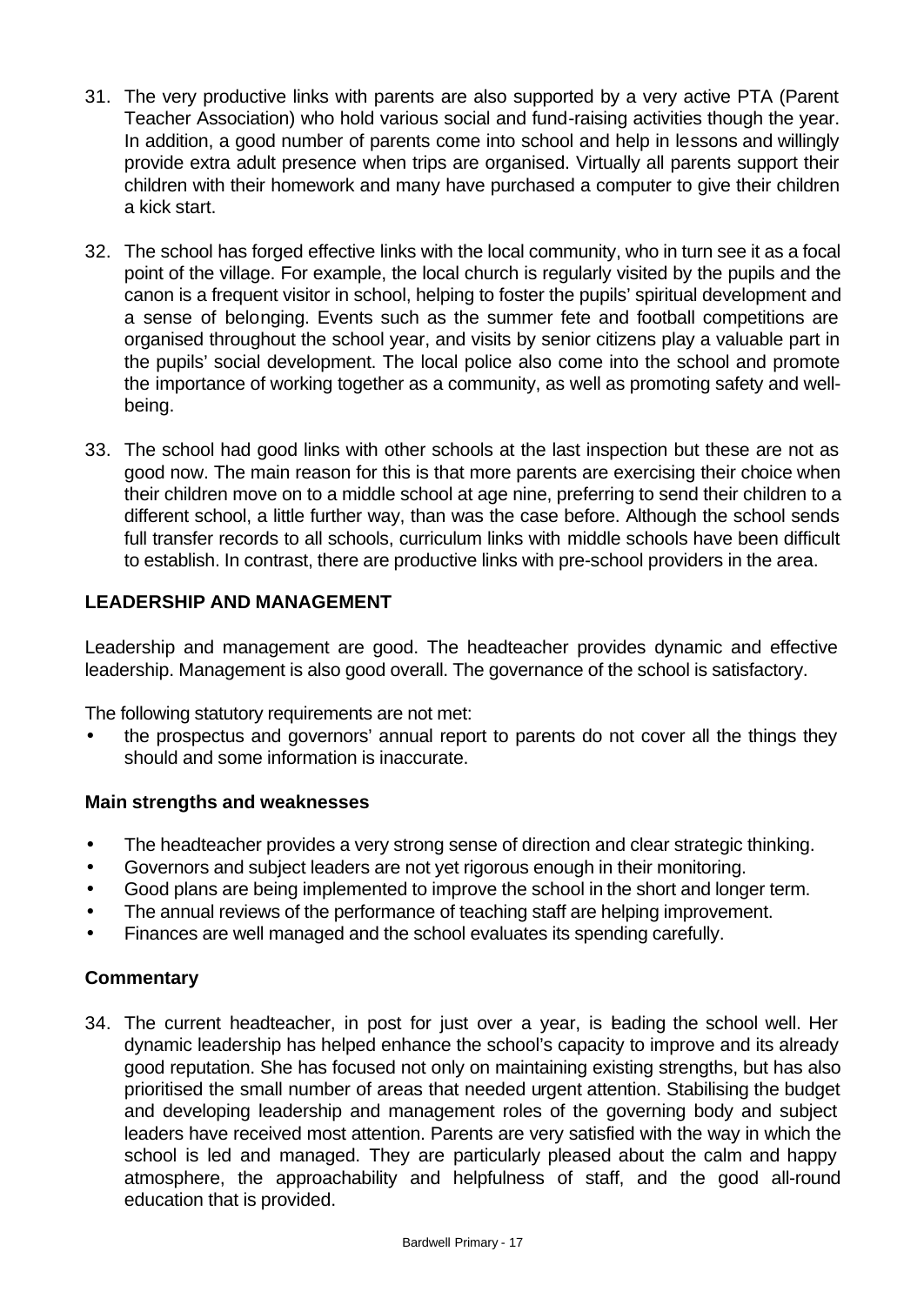- 35. Leadership is good overall. Much has been achieved in the last year and a clear drive for improvement is evident. The headteacher works extremely closely with the lead teacher. Together they have ensured that all staff in the school, both teaching and non-teaching, are valued. Consequently, staff work very well as a team and morale is high. A tangible example of the effective leadership is the release time which has been given each term to enable subject leaders to gather information and develop good action plans for their areas of responsibility. This is often not facilitated in a small school.
- 36. The subject leaders who were interviewed showed good leadership, with vision, clear plans and the drive to raise standards. This year a more consistent approach to their work has been developed and some features of their management have been developed well. These include the introduction of subject leader files, the development of resources, ensuring schemes of work are up to date and interviewing pupils on their views of each subject. However, their management is satisfactory, rather than good, because as yet they have not been regularly involved in observing other teachers and pupils at work in order to pinpoint weaknesses.
- 37. Management is also good overall. This is because the school is organised efficiently and there is a clear focus on supporting all staff in their drive to improve provision and standards. The school improvement plan is of a good quality and is based upon an accurate evaluation of needs. This is supplemented by an equally useful three-year strategic plan. Both are well informed by a range of performance data. Together they provide a clear rolling programme for action, focusing on the right issues. However, there is scope to set out precisely what needs to be done to make all aspects of provision and achievement very good.
- 38. Performance management of teaching staff, which is the process by which teachers' work is reviewed annually, is working well. All teachers have clear personal and professional objectives to work towards. These have been carefully thought through. Each teacher has targets which are central to the school improvement plan, and others that relate to their personal and professional needs. This year the process is being extended to nonteaching staff. Further work also needs to be done in reviewing the workloads of all staff.

| Income and expenditure $(E)$ |         | Balances (£)                        |        |  |
|------------------------------|---------|-------------------------------------|--------|--|
| Total income                 | 224,865 | Balance from previous year          | 23,000 |  |
| Total expenditure            | 233,639 | Balance carried forward to the next | 14.226 |  |
| Expenditure per pupil        | 3,768   |                                     |        |  |

| Financial information for the year April 2002 to March 2003 |  |  |  |
|-------------------------------------------------------------|--|--|--|
|                                                             |  |  |  |

- 39. Governance is satisfactory despite minor breaches in statutory requirements. A summary of the National Curriculum assessment results has been omitted from the prospectus and information about security, finances and attendance rates in the governors' annual report to parents is either omitted or inaccurate. This breach does not affect standards.
- 40. Governors are supportive of the school and are forging a productive working relationship with the current headteacher. Individual governors have effectively brought their skills to bear in developing spirituality, ICT, the buildings and financial control. Good steps have been taken to improve the committee structure. This is also working more smoothly.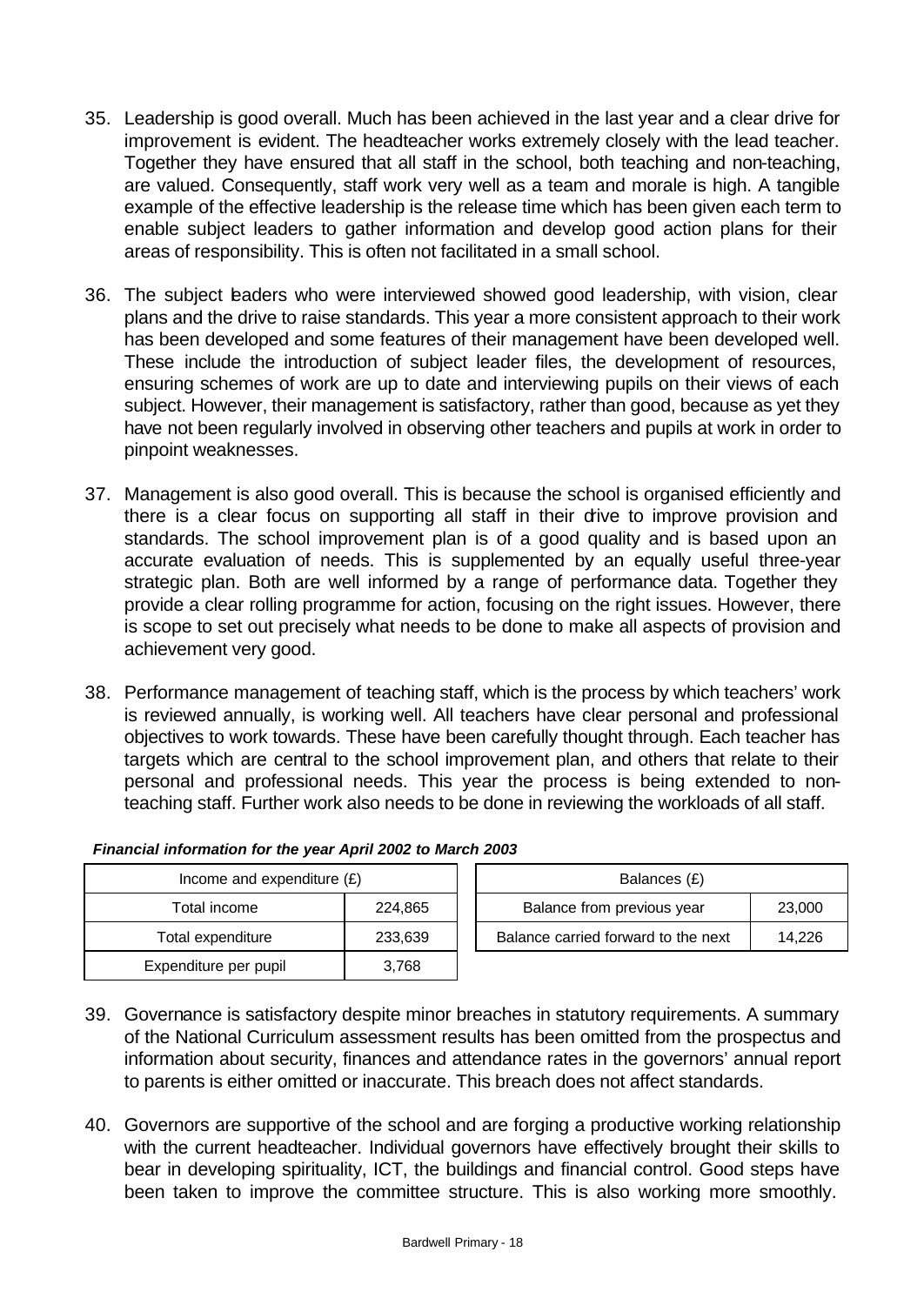However, their understanding of the strengths and weaknesses of the school is still growing. This limits the extent to which they can offer challenge to the staff. The information they receive comes mainly from very comprehensive information provided by the headteacher. This is starting to be supplemented by information gained by visiting the classes and discussing progress on the school improvement plan. There is room to increase the rigour and extent of their monitoring, and this is firmly in their plans.

41. The budget is tight and moderating the pace of development. A combination of a stringent budget settlement and a smaller number of pupils on roll has necessitated difficult decisions being made to avoid a deficit budget being set. Effective action has been taken to review priorities, monitor the budget much more closely and preserve staffing. A good three-year financial plan had been drawn up to aid forward planning. Consequently, the budget has been stabilised and placed on a secure footing for the future. Although slightly high at 6.3%, the contingency held is prudent when considering the impact a small change in number on roll can have and other unexpected expenditure that can arise. The principles of best value are being applied well. The school provides good value for money.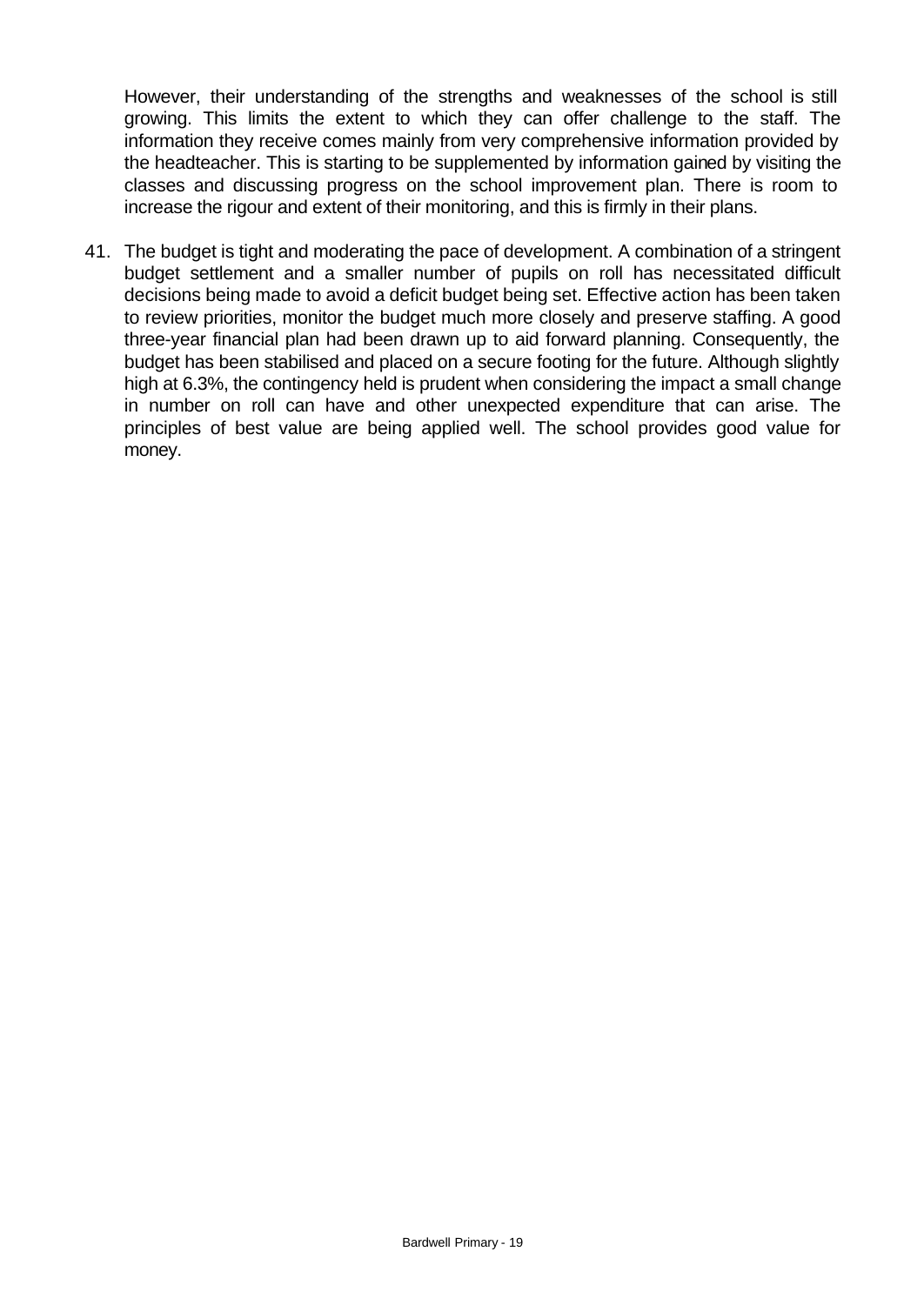## **PART C: THE QUALITY OF EDUCATION IN AREAS OF LEARNING AND SUBJECTS**

### **AREAS OF LEARNING IN THE FOUNDATION STAGE**

42. Provision for children in the Foundation Stage (the reception class) is good overall. Consequently, children make a positive and confident start to school life. Standards on entry approach above average levels. Good teaching and learning ensure that by the end of the reception class all groups of children achieve well and standards are securely above average. The teacher and her teaching assistant work extremely closely and to a common ethos. Parents provide regular support and are made to feel welcome. The curriculum is also well planned and the teacher has established a good blend of childinitiated and teacher-directed activities. There are clear foci on play, one-to-one support and group activities. These provide the children with opportunities to learn effectively in a variety of ways suited to their needs and stage of development. Although the classroom is a little small, inventive use is made of the outdoor area, school grounds and village to extend the range of learning opportunities. Assessment systems are effectively in place and provide the teacher with a good understanding of how well each child is doing and progressing. The area is well led and managed. This has resulted in good improvement in achievement since the last inspection. The children seen in the reception class had only been in school for several days and were still settling in. Due account was taken of planning, records and retained work from the previous year.

## **PERSONAL, SOCIAL AND EMOTIONAL DEVELOPMENT**

Provision for personal, social and emotional development is **good.**

### **Main strengths and weaknesses**

- Children achieve well in this area of learning because teaching and learning are good.
- Very good links with parents contribute to the children being happy to come to school.
- Teachers and teaching assistants have established clear routines that ensure that all children feel included, secure and valued and promote their social and emotional development.

- 43. Children are likely to exceed the goals expected of them by the end of the reception class and reach above average standards. Even before children start in the reception class the teacher meets the parents and visits the children in the pre-school settings which many attend. In the term before they start, children are invited to an after-school tea party to meet their teacher and become familiar with their new classroom. The teacher makes herself readily available to parents at the start and end of each session to facilitate smooth communication. A notice board outside the reception class also helps keep parents informed about special events and what their children are learning each week. Reading books, writing activities and mathematical games are available to take home, which also helps cement this very strong partnership.
- 44. The common and caring approach from adults results in the children feeling secure and willing to participate well in all activities. At the start of every day the teacher lets the children know what they will be doing. Staff provide good role models and emphasise the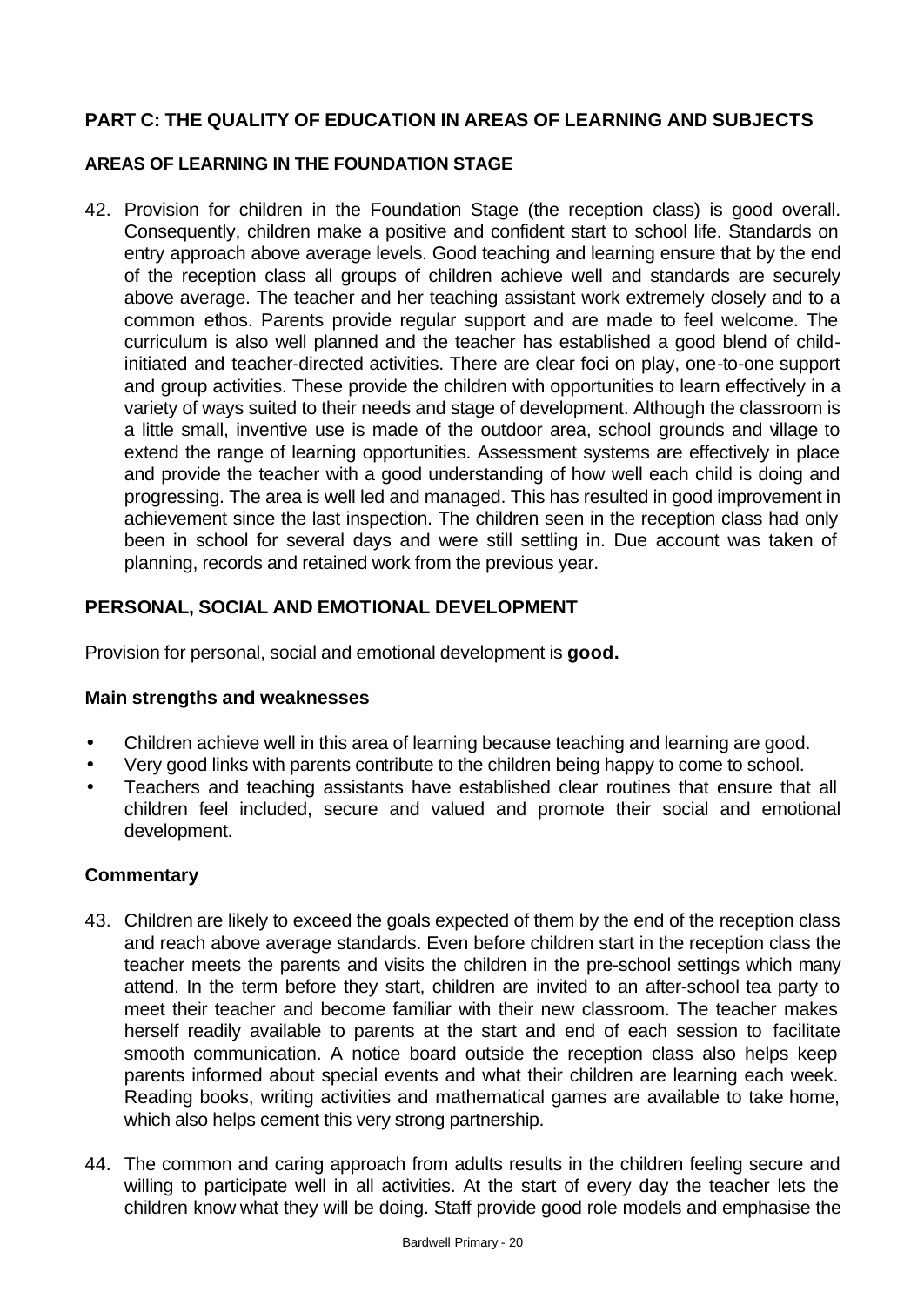need to say "please" and "thank you". The children are starting to know how to organise themselves. They understand that there are rules for working and playing together and have drawn up their own class rules. Most behave well, and take responsibilities when organising their play. Some are yet to learn that it is best not to call out, but rather take turns, when they are discussing things with the teacher. They walk sensibly to the hall for assembly and "gymnastic" lessons. Most children are comfortable when separating from their parents or carers at the start of the day. Any upsets are handled very well, often by the teaching assistant playing with the child before settling them in with the rest of the class. They are becoming more independent when dressing and undressing and are learning how to fold their clothes.

### **COMMUNICATION, LANGUAGE AND LITERACY**

Provision for communication, language and literacy is **good.**

#### **Main strengths and weaknesses**

- Good reading habits are developed from the first day in school.
- Children effectively learn to join their handwriting at a much earlier age than normal.
- A strong emphasis on phonics enables children to link letter sounds with the letter shapes.

- 45. Teaching and learning are good. Consequently, children achieve well in this area of learning. A well-planned curriculum provides plentiful opportunities to develop their speaking, listening, reading and writing skills. By the end of the reception class most children comfortably exceed the expected goals and securely reach above average standards.
- 46. The children enjoy learning how to read. Key words are sent home from the very start and parents are actively encouraged to practise these with their children. The key words are carefully chosen so as to link in with the books that children choose to be read in class and at home. A notice board lets parents know what letter sounds and key words are being learnt each week, which aids their support. In class the children enjoyed looking at big books such as "Goldilocks and the Three Bears", hearing the teacher read and discussing the story.
- 47. In many schools, children first learn to write each letter of the alphabet before learning how to join the letters together to form handwriting. A different approach is adopted in the reception class; joined up writing is encouraged from the start. This approach works well. It produces dividends later on in Years 1 and 2, where teachers can build upon the generally neat and well-presented writing rather than teach the second step of this process.
- 48. Many children enter the reception class speaking in a dialect which makes it hard for them to hear each sound of a word accurately. The teacher takes every opportunity to emphasise letter sounds. In a good example seen, the children demonstrated that they had already learnt the sounds of a good number of letters and knew which letters were linked to a particular sound. The more able children could already use this knowledge to write simple words such as "cat" and "sat" even though the letters were sometimes not in the right order.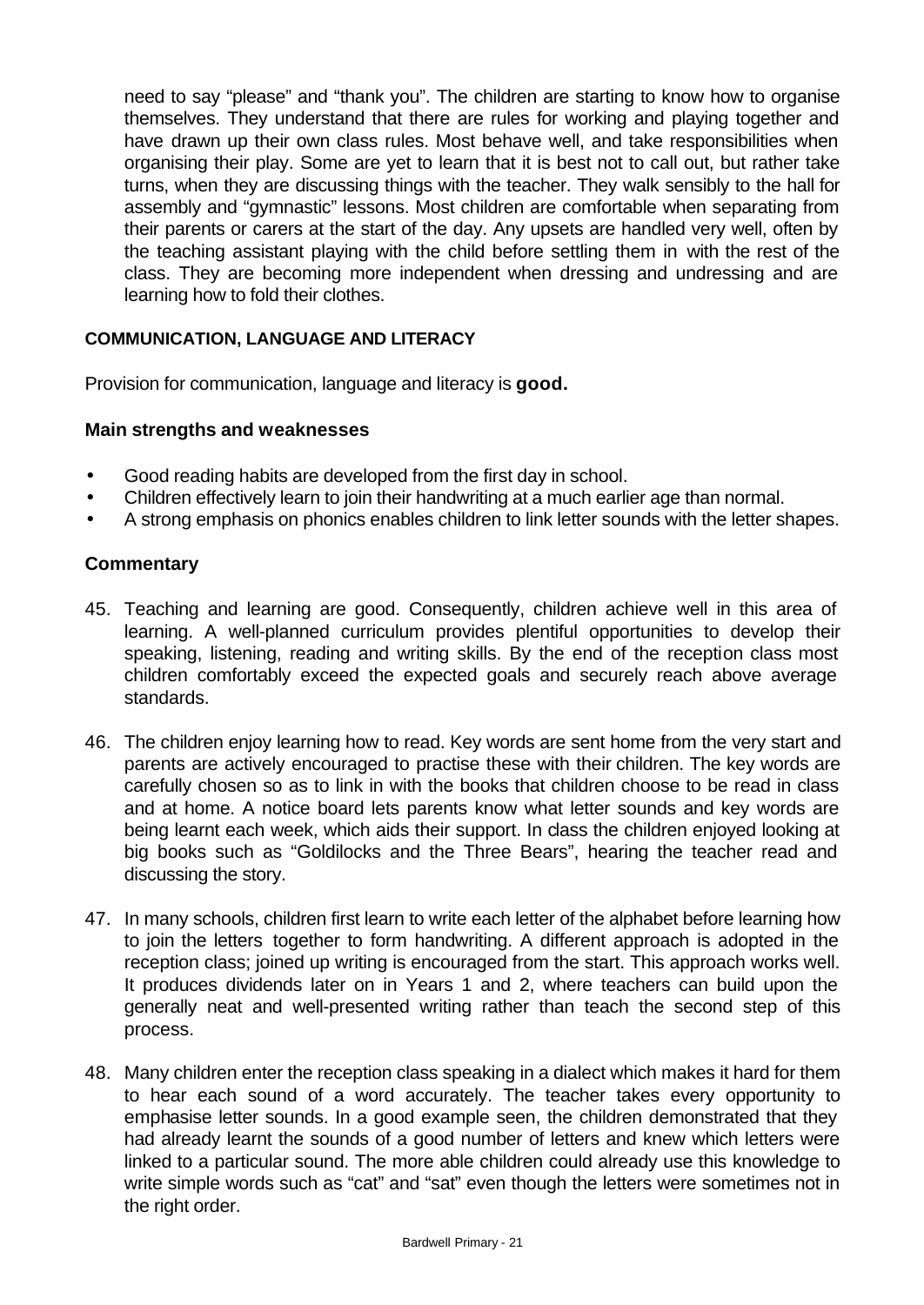### **MATHEMATICAL DEVELOPMENT**

Provision for mathematical development is **good.**

### **Main strengths and weaknesses**

- Children achieve well because teaching, learning and the curriculum are good.
- A good range of stimulating, practical activities help all groups of children to achieve well.

### **Commentary**

49. Children are likely to exceed the goals expected of them by the end of the reception class and reach above average standards. They enjoy mathematics and are eager to learn more. In a good direct teaching session seen, the teacher played the "behind the wall game" where the children had to guess the number that emerged as she lifted a card with the number on from behind the wall. She also used a clapping game where the children had to tell her how many claps she had made, which became more difficult as she clapped numbers near to 10. They practise writing numbers correctly; many can already count up to 5 and beyond. Good quality resources are used in activities. For example, children found out how many teddy bears were hidden in the sand, listened to number rhymes on the tape recorder, organised numbers on the washing line in the correct order and counted whilst role-playing in the home corner. They regularly play with construction kits. These help them to recognise different shapes, how they fit together, and what patterns they make when they are joined together. Good attention is given to developing mathematical language and this also helps the children to achieve well.

### **KNOWLEDGE AND UNDERSTANDING OF THE WORLD**

Provision for knowledge and understanding of the world is **good.**

### **Main strengths and weaknesses**

- Children achieve well because of a combination of good teaching and learning, lively topics and stimulating activities that capture the children's interest.
- Good use is made of the school and village environments to develop children's understanding.
- Children develop a very strong understanding of Christianity, but also learn of other beliefs.

- 50. Children are likely to exceed the goals expected of them by the end of the reception class and reach above average standards. This area of the curriculum is covered well.
- 51. Over the course of the year children make good use of the school grounds to find out more about living things. They are fortunate to have access to a pond, an environmental area and bird hide. The grounds abound with plants, trees, birds and animals. They listen out for sounds on a sound walk and follow the changing pattern of the seasons. Good use is also made of the village environment. For example, the children built a variety of houses located in the village using junk materials, assisted by a number of parent helpers.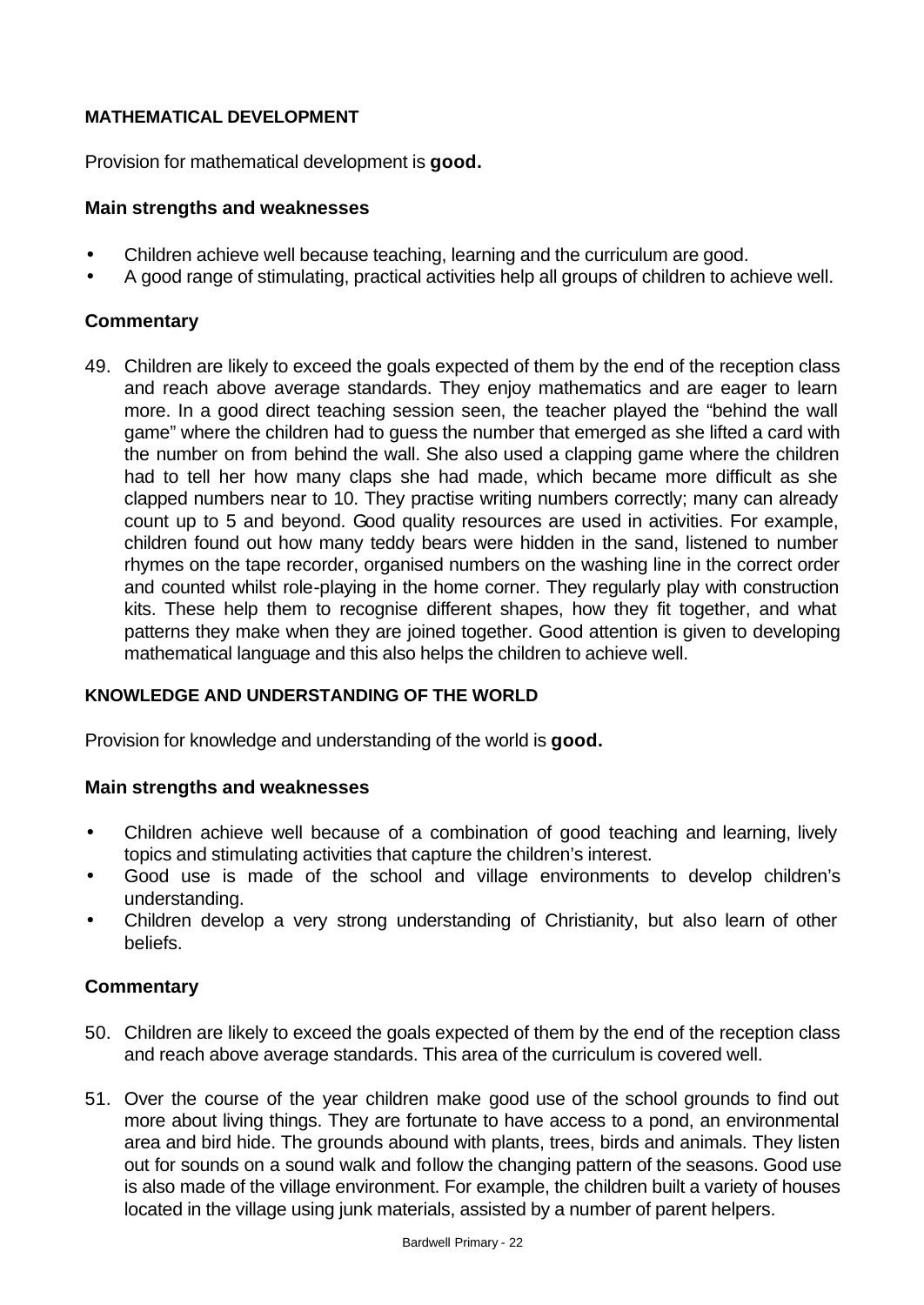- 52. Regular use is made of computers and other ICT equipment. Currently the children are learning how to use a mouse and keyboard accurately. The computer is in use in most lessons and later on in the year the children will learn how to give instructions to a programmable toy and make it move in various directions. Software is available to help support the development of their literacy and numeracy skills as well as for use in their creative learning. Children enjoyed using the tape recorder. Learning, however, is sometimes slowed because some of the equipment is prone to malfunction.
- 53. Strong links have been developed with the local church, which the children visit for different festivals during the course of the year. This helps to develop their sense of belonging as well as learning about the love of God. They say grace at meal times and actively participate in the lively and interesting assemblies. They make up their own simple prayers, such as "Dear God, Thank you for the weather". Most days they share and discuss their feelings together about important things that have happened in their lives. Even though all children are white they treat visitors from other cultures with courtesy and respect. Children also learn about events in the calendar such as the Chinese New Year, Divali and Eid, and find out more about the beliefs of people who celebrate these festivals.

### **PHYSICAL DEVELOPMENT**

54. It was not possible to make an overall judgement of provision or standards in this area of learning. Planning shows that during the course of the year there is a rich curriculum in this area. The children have access to large, wheeled toys. They also enjoy playing and learning how to control their body on the adventure playground. Children working in the hall were seen moving to make a variety of bridges in a gymnastic activity. Good opportunities are provided for children to use construction sets and to use a range of equipment such as scissors, paintbrushes and tools. Children exceeded the standards expected in last year's class.

### **CREATIVE DEVELOPMENT**

55. It was not possible to make an overall judgement of provision or standards in this area of learning. Planning shows that during the course of the year this area is covered well. A variety of role-play areas are made available during the year. These help the children to use their imagination and play alongside others. Children have already started to build up a repertoire of favourite songs and were seen enthusiastically joining in the singing of "Five Little Monkeys". This assisted with their development of number skills. Although they were observed early in the school year, they could readily differentiate colours and were already making simple drawings. Work from last year shows that they have plenty of opportunities to explore a range of media and materials such as weaving and painting as well as learning about some famous artists, which is usually reserved for Year 1. Children exceeded the standards expected in last year's class.

### **SUBJECTS IN KEY STAGES 1 AND 2 (YEARS 3 AND 4 ONLY)**

### **ENGLISH**

Provision in English is **good.**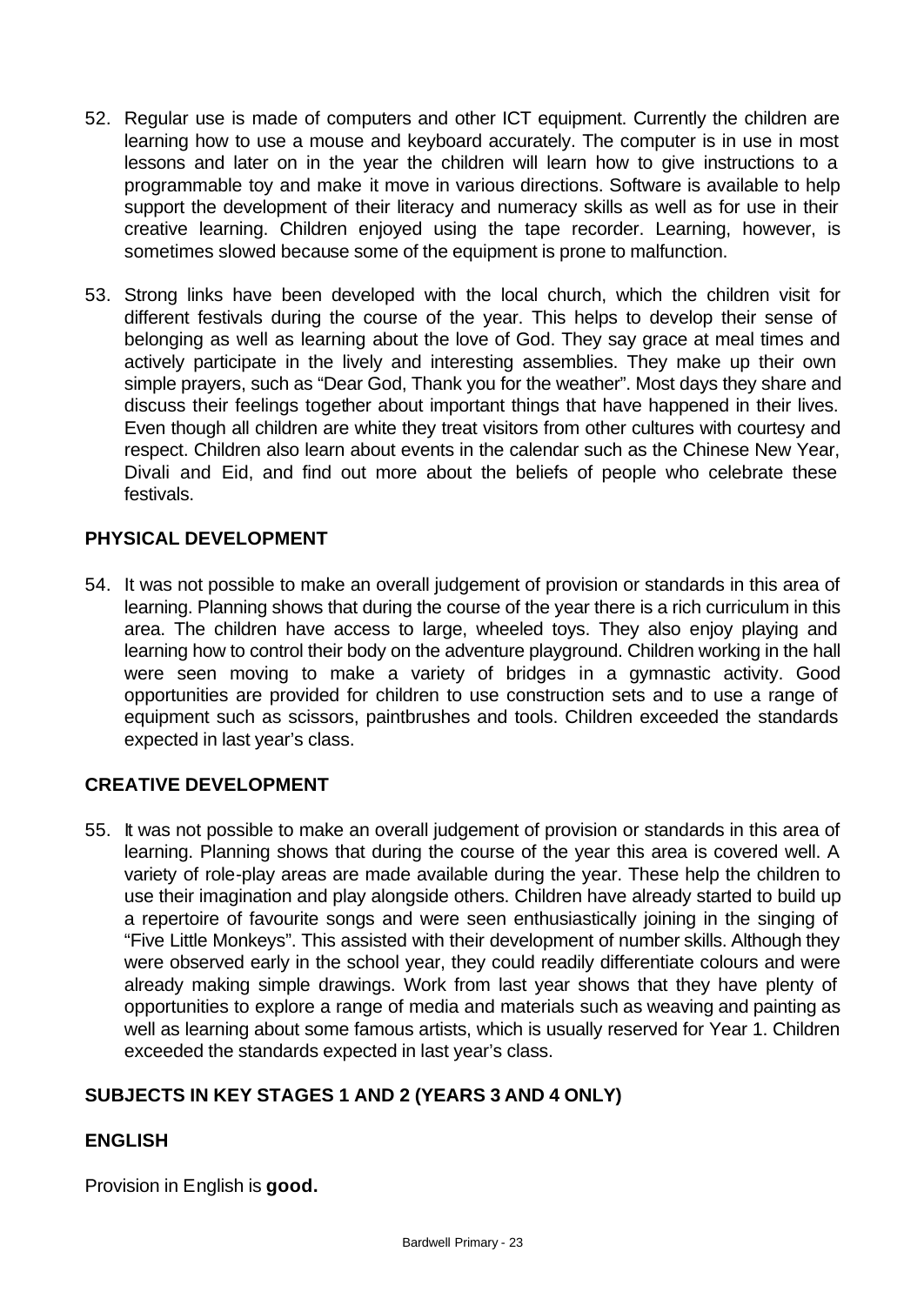### **Main strengths and weaknesses**

- Work is always marked but there is insufficient guidance on how pupils can improve.
- Teaching is good overall and as a result, achievement is good standards are well above average by the end of Year 2 and Year 4.
- Assessment and record keeping are used effectively to set individual targets for improving pupils' writing.
- The school encourages reading and the enjoyment of books in a variety of ways, resulting in very good reading fluency.
- The subject is well led and co-ordinated.

- 56. There are several reasons why standards are so high and have been so over the last four years. The headteacher is the co-ordinator and tracks standards with great care. She and other staff work well as a team. The staff know their pupils well. Another positive feature is the focus on developing phonic teaching systematically throughout the school and the focus on improving spelling. Daily handwriting practice and the introduction of joined-up writing from the reception class have brought about an improvement in handwriting. Presentation is now consistently good. This was a key issue at the time of the previous inspection.
- 57. Throughout the school, all groups of pupils achieve well. Comprehensive records are kept of pupils' progress in writing, linked to National Curriculum levels. Pupils are aware of their targets but do not consistently assess themselves against these. Their work is always marked, often with positive comments. A marking code is on display in classrooms but this is not often used so that teachers' marking does not indicate what pupils should do to improve. Pupils with special educational needs have their own targets; they also achieve well.
- 58. Overall, teaching and learning are good throughout the school. Good lessons are typified by teachers' brisk pace and high expectations. A good feature of the three lessons seen was the way teachers shared the learning intention at the start of each lesson. Consequently, the pupils were crystal clear about what they were expected to learn. The very carefully planned, structured lessons introduce pupils to the whole spectrum of literary experiences including stories, poems, reports and play scripts. Teachers demonstrate how pupils should structure their work and many opportunities are provided for them to develop their skills, both within and beyond the usual English lesson. Effective use is made of ICT in order to support learning. For example, pupils in Year 4 used their knowledge of different fonts and size in order to create calligrams as part of their poetry writing. In Year 1, pupils used a computer program to find rhyming words and identify initial letter sounds.
- 59. Pupils regularly read individually and to adults, both at home and at school. They use reading booklets in which they record the books they have read. The very strong homeschool link has made parents aware of their children's progress and contributes significantly to pupils' very good reading skills. Every week, older pupils pair up with younger pupils for a time of shared reading. Pupils are very enthusiastic and enjoy these opportunities to share and talk about books. High quality books are available and the library is organised well, enabling pupils to select books of interest and matched to their reading level. Pupils are less skilled in using non-fiction books.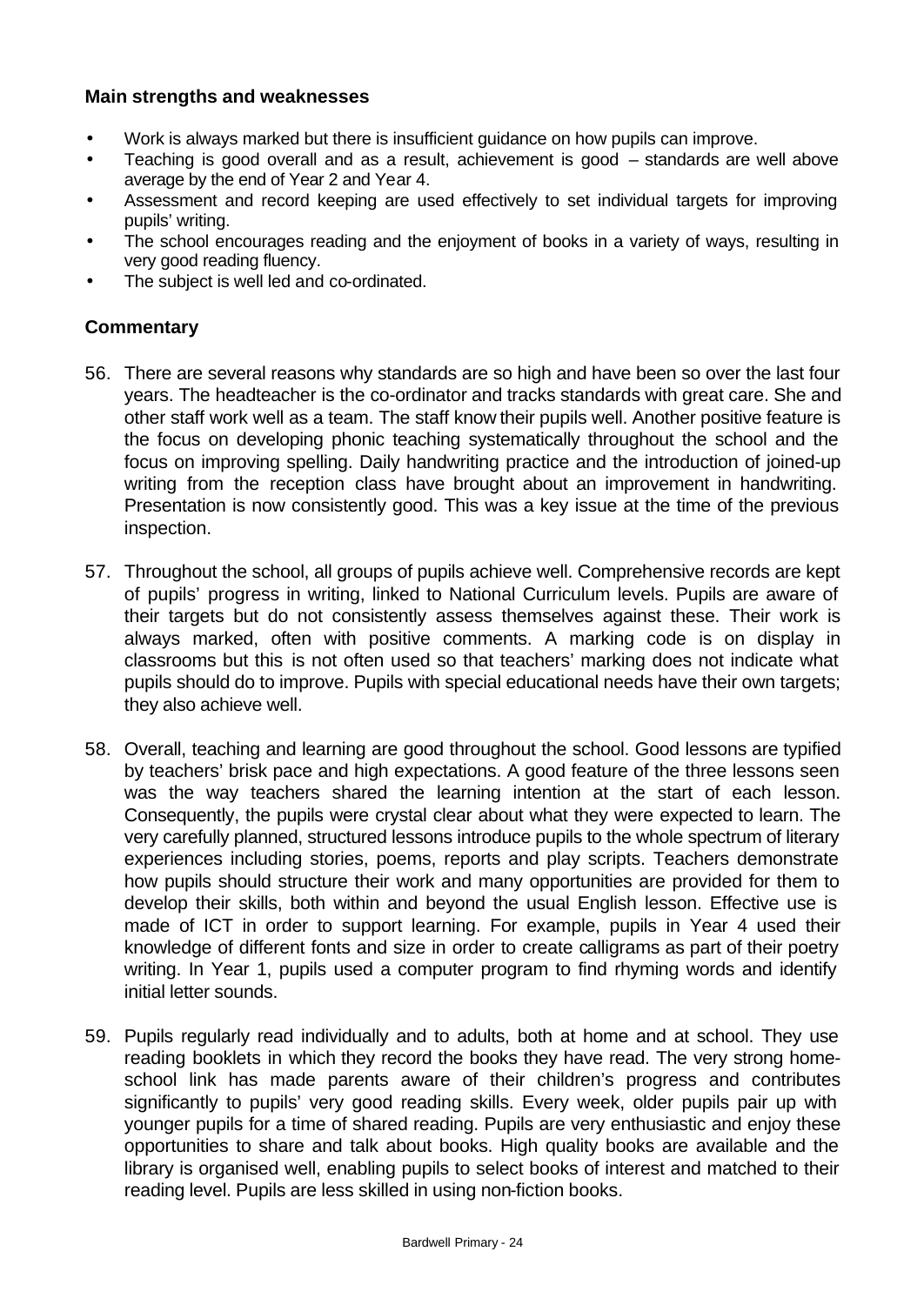60. The co-ordinator provides good, knowledgeable leadership for her colleagues. Through her comprehensive checks on pupils' work and through observing lessons, she has gained a good overview of standards and the strengths and areas for improvement. These are included in a detailed action plan for the subject. Good progress since the last inspection has helped to sustain and build upon high standards in all aspects of the subject.

### **Language and literacy across the curriculum**

61. There are good opportunities for pupils to extend and use their speaking and listening skills in other subjects. Literacy has been well developed through pupils using their writing skills in other subjects. In history, pupils present their findings about life in Ancient Greece. They write instructions for model-making and retell Bible stories. In science, pupils record results of their investigations using a good range of vocabulary for their age.

## **MATHEMATICS**

Provision in mathematics is **good.**

### **Main strengths and weaknesses**

- Teaching is good overall and very good in Years 3 and 4; this enables pupils to achieve well and consistently reach standards that are well above average.
- Target setting and matching pupils' work to their level of attainment are helping teachers to plan challenging work for the different ages and abilities in their classes.
- The strong emphasis placed on different ways of carrying out calculations contributes to the good improvement since the last inspection.
- Pupils working independently and not closely supervised by an adult sometimes lose concentration.

- 62. The results attained in the 2003 tests taken by Year 2 pupils were well above the national average and well above those found in similar schools. These high standards have been consistent over the last four years. Pupils currently in Year 2 are working at levels above those found nationally and by the end of the year it is likely that they will make significant progress and reach well above average standards. By the time pupils leave the school at the end of Year 4, standards are well above those expected for their age. This is very good improvement since the last inspection, where standards for both age groups were average.
- 63. There are several reasons why standards have improved. The strong and appropriate focus on using number squares and blank number lines to aid calculations has improved pupils' skills. In most lessons, plentiful discussion about suitable strategies takes place which stimulates learning. Thorough assessment procedures are in place and pupils' progress is tracked closely. Pupils are set targets and for the younger pupils, these are written on arrows and attached to the book so that they know what they have to learn. However, the school marking policy is inconsistently applied.
- 64. Number skills develop well. Throughout the school pupils are confident when carrying out calculations in their head. Pupils in Year 2 explain how they use a blank number line to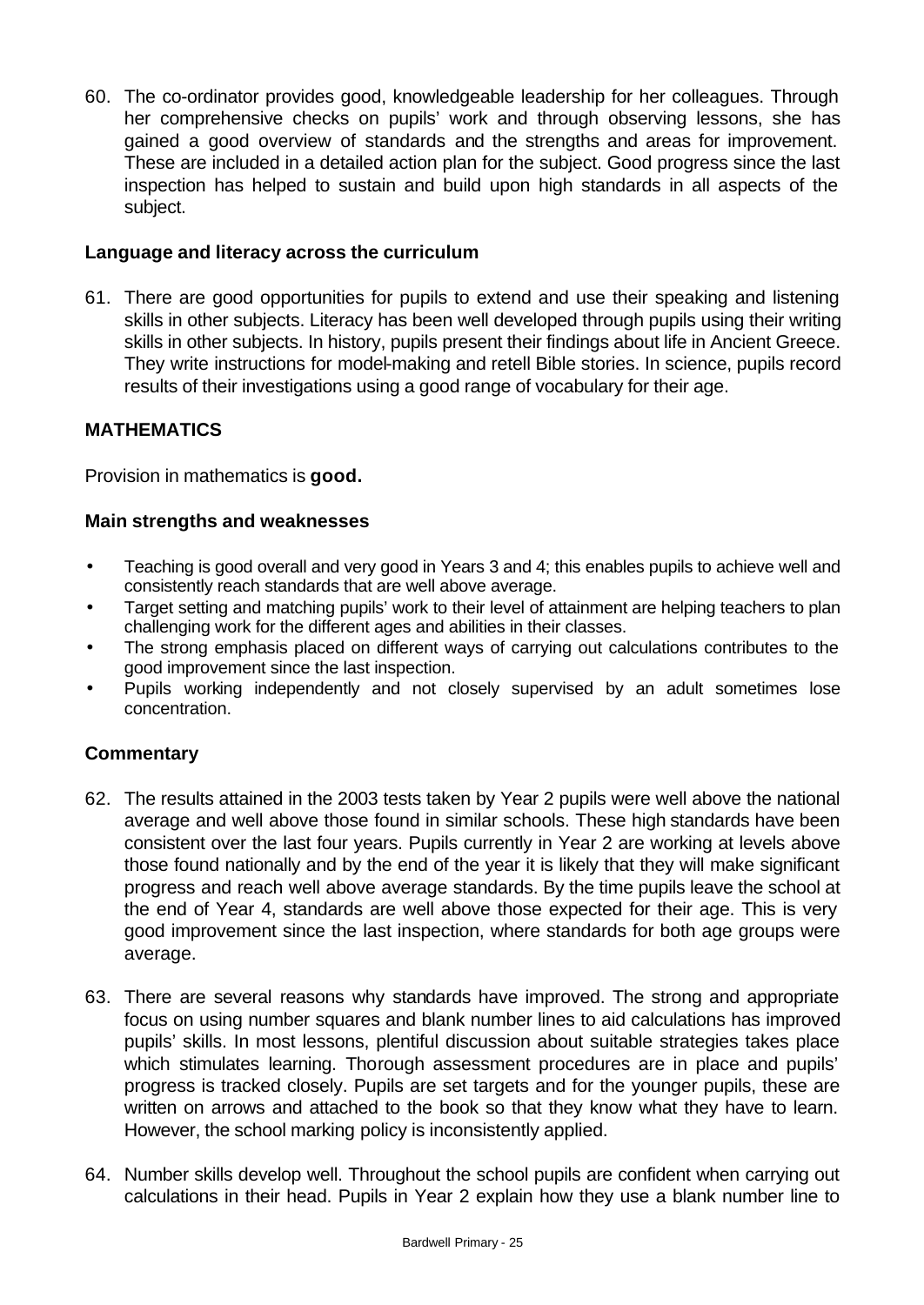add numbers. They enjoy their lessons, responding well to the challenging activities and imaginative ways in which the teacher presents work to them.

- 65. Teaching and learning are good throughout the school and lessons are well planned to meet the needs of all pupils. In the very good lesson seen in the Year 3/4 class, the teacher set high expectations and provided work to challenge pupils of all abilities. A positive working environment was created and insistence on high standards of work and behaviour at all times meant that no learning time was wasted. The teacher and teaching assistant work very effectively as a team so that pupils learn more effectively. A little teaching for younger pupils was satisfactory, rather than good, because class routines were not yet well established and pupils did not concentrate when working independently. Teachers use whiteboards very well to involve pupils and let them show answers. Tasks are interesting and varied; for example, looking for right angles in and outside the school. Teachers use ICT well to practise and consolidate mathematical understanding. Computers are an integral part of most lessons and are used effectively to support learning.
- 66. The subject is well led and managed, which has brought about good improvement since the last inspection. By closely monitoring the provision, the co-ordinator has managed to highlight areas for improvement and taken action.

### **Mathematics across the curriculum**

67. Numeracy has been satisfactorily developed across the curriculum. Teachers are increasingly identifying areas where other subjects can contribute to learning in mathematics, such as graphs in science and symmetry in art and design.

### **SCIENCE**

Provision in science is **good**.

### **Main strengths and weaknesses**

- Teaching is very good and consistently provides challenge to all groups and ages of pupils.
- The subject is well resourced and good use is made of the local environment.
- Good links have been established with literacy but not enough use is made of computers.
- The subject is well led but there is insufficient monitoring of learning at first hand.
- The information gained through assessment, including marking, is not detailed enough to help identify targets for individual pupils.

### **Commentary**

68. Good progress has been made since the last inspection to sustain the good achievement and ensure standards remain well above average. This is because there is a strong emphasis on scientific enquiry, good curriculum coverage and new requirements are implemented as the need arises. Pupils in all years have a very well developed understanding of the factual elements of science and the ability to carry out and make sense of their investigations.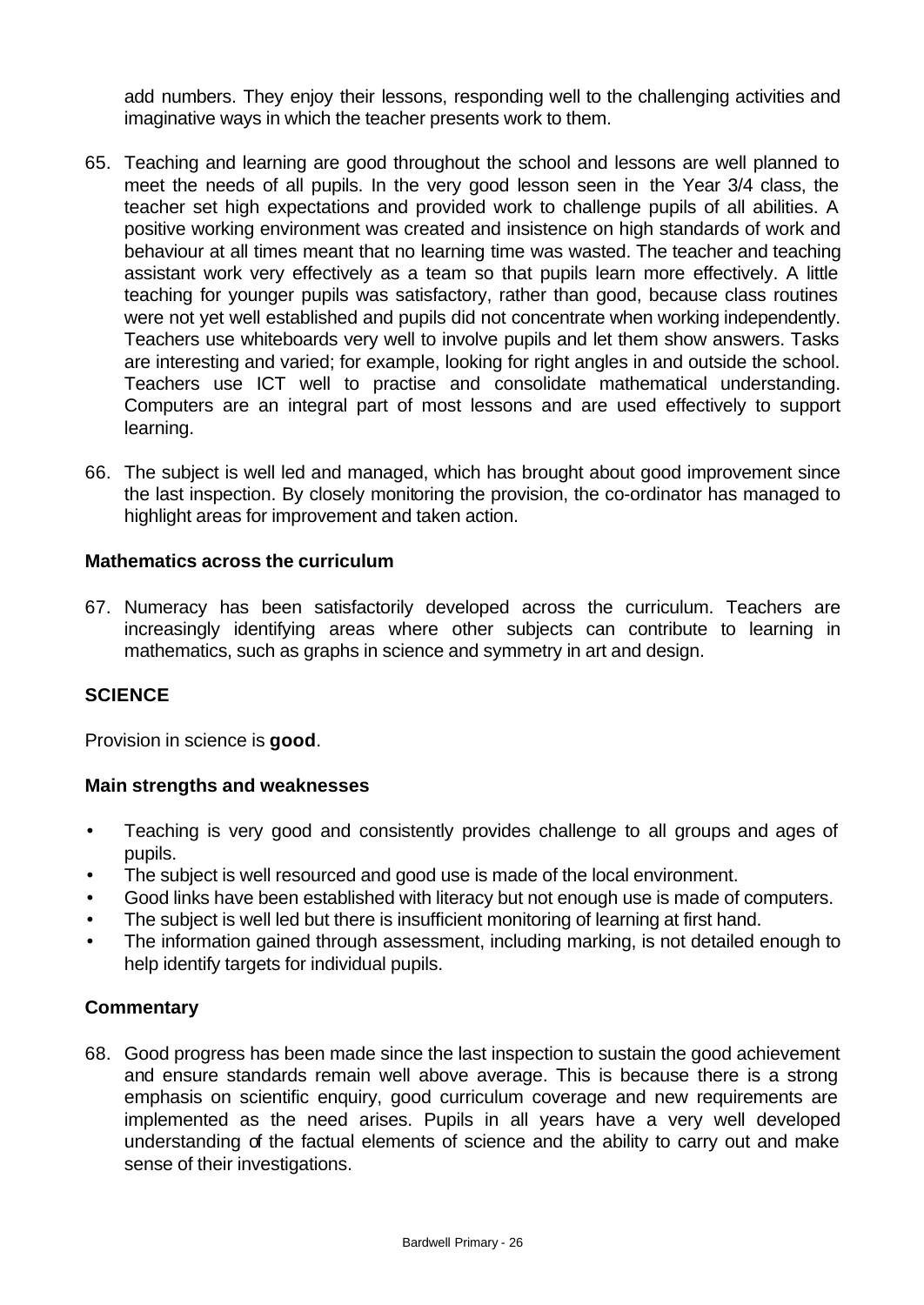- 69. There are several reasons why teaching and learning are very good. Teachers make sure that the topics they teach are planned down to the smallest detail so that the activities are really interesting for the pupils to undertake. Good resources are used that have the maximum impact on pupils' learning. For example, in an excellent introduction to a lesson involving Year 1 and 2 pupils the teacher whetted the pupils' imagination and said, "I wonder if I can keep my hot drink in this bottle made out of chocolate". The resulting observations and excited reactions of the pupils showed that the point was very clearly made to them that chocolate was not a very good material at all. Pupils work very productively in lessons, especially when collaborating in group work, because work is planned to suit the different abilities and ages in each class. For example, the Years 3 and 4 pupils had to compare the properties of different materials. The teacher very skilfully organised this so that challenging but different work on the same idea was given to the younger and the older pupils and the higher and lower attaining pupils. Pupils say they enjoy their science work although a few pupils are occasionally inattentive.
- 70. There are plentiful examples of literacy being consistently emphasied in lessons and contributing to the high standards. The important vocabulary in each topic is on display. In both classrooms this shows a richness and diversity that encourages high quality discussion and writing. This is reinforced in lessons, where the meanings and nuances of the different words are clarified, such as the different meanings of the work "material". Neat and accurate writing and good presentation are the norm and pupils are challenged to write perceptively. Pupils are provided with various suggestions for the areas they could write about and different formats are given so as to challenge pupils at different stages of learning.
- 71. Not enough use is made of ICT in learning. Although there are some examples where ICT is used to help support standards, opportunities are missed to ensure this has a major impact on pupils' achievement. Over the course of the year pupils sometimes access the Internet to research a topic and collect information to put in a database, and in one lesson seen they used a camera to record the materials they could find around the school and outside.
- 72. One reason why achievement is not yet very good is that the information gathered from assessment does not yet sharply focus on how well all pupils are doing or regularly involve them in thinking about what they need to do to improve. The assessments that are made have been reviewed and a more manageable system has been put in place to make this more possible. Learning targets are not set. Marking is regularly undertaken, but whilst this gives support and praise there are few comments that help to pinpoint improvements.
- 73. The subject is led well and the subject leader has a clear and ambitious plan of action to further improve provision and standards. Much has been done in the past year to review how the subject is led and managed and improve the co-ordination of the subject. Good quality information is now contained in the subject leader's file. However, no direct observations of learning in lessons currently take place, although there are firm plans to implement this. In addition, closer attention needs to be paid to pupils' work so that any weaknesses can quickly be rectified. For these reasons management is satisfactory.

## **INFORMATION AND COMMUNICATION TECHNOLOGY**

*Information and communication technology (ICT) was sampled.*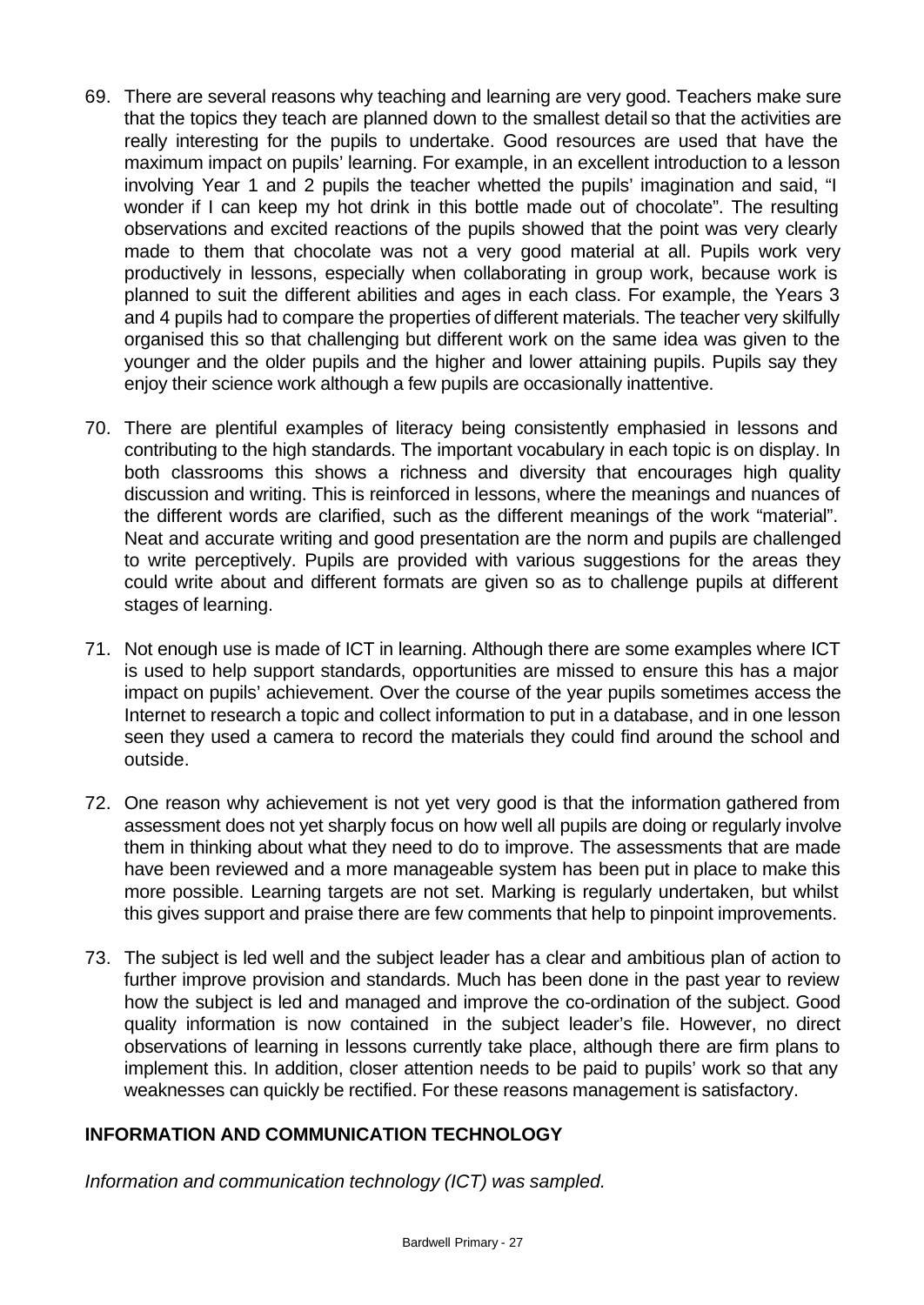- 74. It was not possible to observe any teaching of ICT as a discrete subject during the inspection. This is because teaching of ICT is organised in packets during the year, in which pupils are taught specific skills which are then utilised in other subjects. Therefore it was not possible to make comprehensive judgements about standards, teaching and the quality of provision.
- 75. Planning shows that this arrangement ensures that statutory requirements are met. Each pupil is provided with work that suits their level of attainment and stage of ICT development. For most of the time since the last inspection the number of computers in the school has been below average and some fall below current, good specifications. However, a major investment has been made in the last year in computers and software. The pupils are poised to benefit considerably from this. Comprehensive and good quality schemes of work have been developed. The subject leader has a clear action plan and is aware of the need to monitor much more closely the use of ICT and pupils' achievement. Very good governor support has helped to improve provision.

### **ICT across the curriculum**

76. Insufficient use is made of ICT across the curriculum. Not enough progress has been made to remedy this important weakness, which was identified as needing attention at the last inspection. Pupils say that they enjoy ICT and many have a computer at home, which aids their ICT competence. In school, they make most use of computers in their English and mathematics lessons and can quote examples in some other subjects. Very good work was seen from the Year 3/4 class, where pupils who had used a camcorder to video each other's school memories before putting the shots together to make a wellproduced DVD.

### **HUMANITIES**

*Religious education was inspected in full and is reported below. Work in history and geography was not inspected.*

#### **Religious education**

Provision in religious education is **good.**

#### **Main strengths and weaknesses**

- Standards are above the requirements of the Suffolk Agreed Syllabus at the end of both Year 2 and Year 4. This represents a good improvement on the previous inspection.
- The detailed scheme of work provides good support to staff, helping them to plan interesting activities for pupils.
- The subject is well led but the monitoring of provision is not rigorous enough.

### **Commentary**

77. Standards in Year 2 and Year 4 are above the level expected by the Suffolk Agreed Syllabus because teaching is good. Teachers have good subject knowledge that is conveyed sensitively to pupils. Throughout the school, an emphasis is placed on developing the pupils' oral skills. For example, in a Year 3/4 class, pupils were encouraged to ask and answer questions about themselves as part of a topic about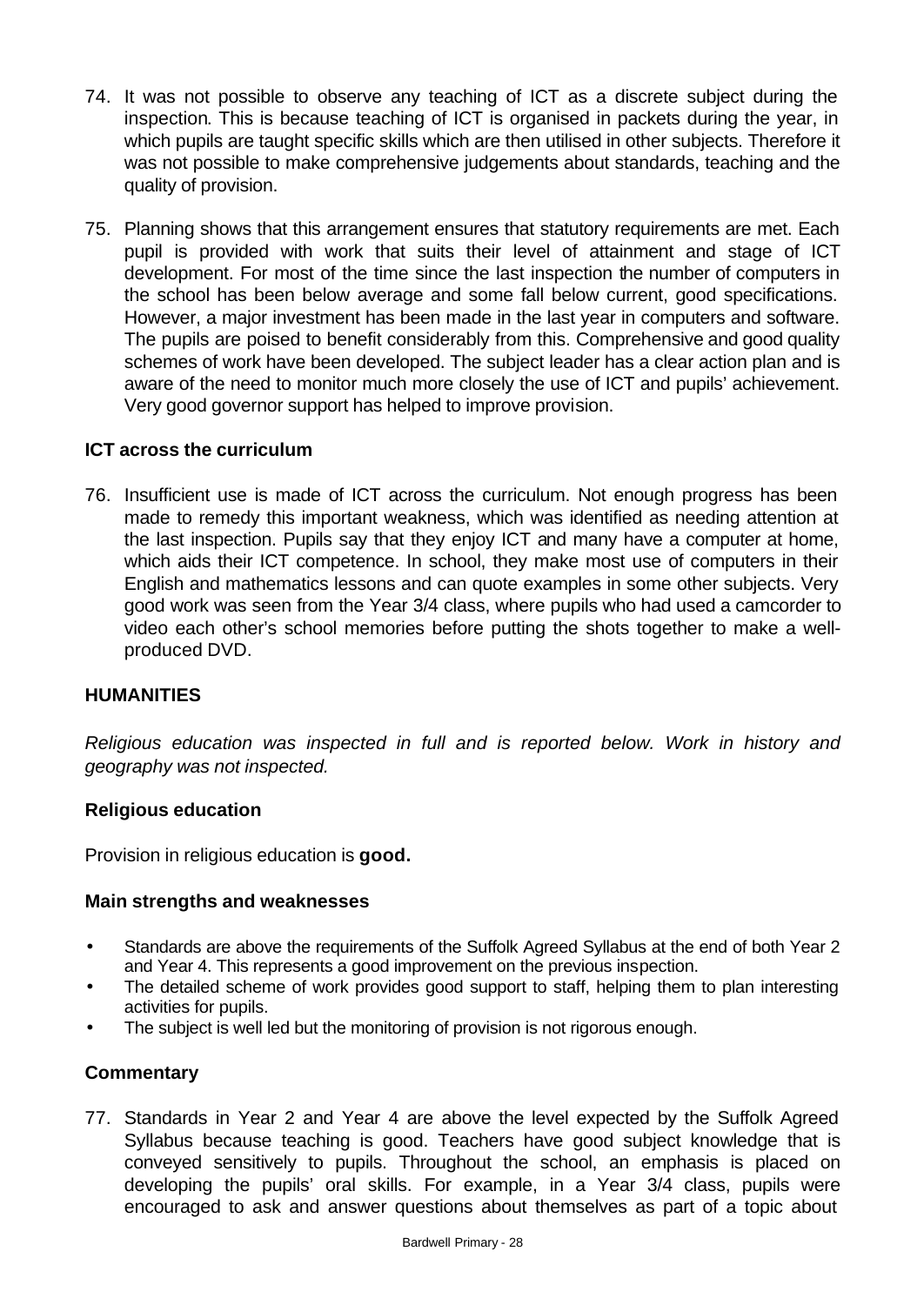friends and family. Pupils showed they were keen to express their opinions as well as thinking and reflecting about their answers.

- 78. Pupils are kept involved throughout lessons because teachers follow the detailed scheme of work that suggests stimulating activities. These motivate pupils because there are good opportunities for teachers to use different teaching styles and ways of recording work. Pupils are enthusiastic and achieve well. Pupils are encouraged to express their religious ideas in writing, which provides them with good opportunities to use skills learnt in English lessons. The scheme has assessments built into each topic; more manageable ways of recording and using these to raise standards have recently been introduced.
- 79. Throughout the school, pupils are developing a good understanding of Christianity. Their written work is well presented. Older pupils understand why the Bible is important to the Christian community and what is meant by being a Christian. Visits to the local church and St Edmundsbury Cathedral, together with regular visits to school by local clergy, have a positive impact on pupils' learning. Artefacts and other resources representing different world faiths ensure that pupils' knowledge is developing. Younger pupils are familiar with stories that are important to Jewish and Hindu families.
- 80. The subject is well led. The co-ordinator is enthusiastic and promotes religious education effectively across all years. However, there needs to be more reflection on how each teacher delivers the subject and how standards can be further strengthened. Assemblies provide good opportunities for pupils to reflect in a calm, spiritual atmosphere. The headteacher reinforces the content of religious education lessons through her well planned and delivered assemblies.

### **CREATIVE, AESTHETIC, PRACTICAL AND PHYSICAL SUBJECTS**

*No subject was inspected in full. Work was sampled in art and design and design and technology, but music and physical education were not inspected.*

- 81. **Art and design** has a high profile across the school. The exciting range of good quality work - for example, vibrant Indian-style pictures - immediately attracts the eye of visitors. This contributes very positively to the good ethos of the school. Pupils use a wide range of media and the work of artists such as Anthony Frost and Andy Goldsworthy is used as a stimulus for pupils' work. Sketchbooks in Years 3 and 4 and ideas books for younger pupils provide very good opportunities for them to practise skills and plan designs. ICT is beginning to be used to support pupils' learning. Art is well used to support learning in other subjects. For example, older pupils made clay pots as part of an Ancient Greek topic in history. Year 2 pupils produced mobiles using 3D shapes after observing the candelabra during a visit to the church. Pupils enjoy their work, with almost half of them staying after school to participate in a weekly art club. The subject is well led.
- 82. Although it was not possible to judge overall standards in **design and technology** the standard of some work seen was above average. There is a clear focus on developing the designing and making process and a range of activities are used to promote this. Good learning was seen in a lesson in which the pupils in Years 3 and 4 worked enthusiastically to design and make their own "Come to the party" invitations, with pupils being effectively supported in their work by the teacher and teaching assistant. Since the last inspection resources have improved and a more manageable system of assessing pupils' work has been developed. However, there is insufficient use of ICT and monitoring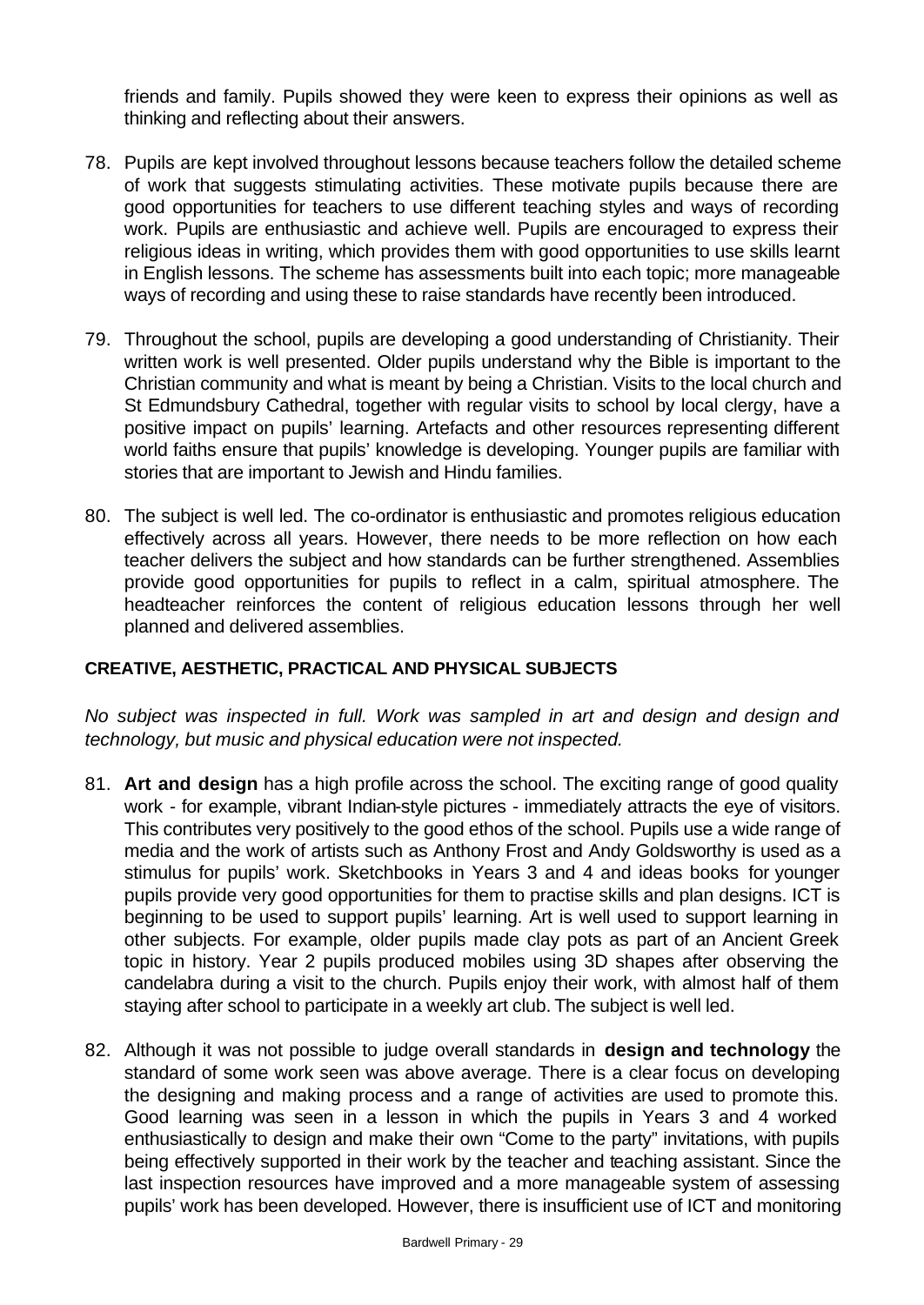and moderating the work of pupils across all years. The subject is well led with a clear plan of action.

### **PERSONAL, SOCIAL AND HEALTH EDUCATION AND CITIZENSHIP**

*Personal, social, health education and citizenship was sampled.*

83. Planning for personal, social and health education is good. The caring ethos of the school supports pupils' personal development and the teachers use 'circle time' to share feelings and discuss certain topics. This term there is a good focus on developing pupils' emotional health and well-being.